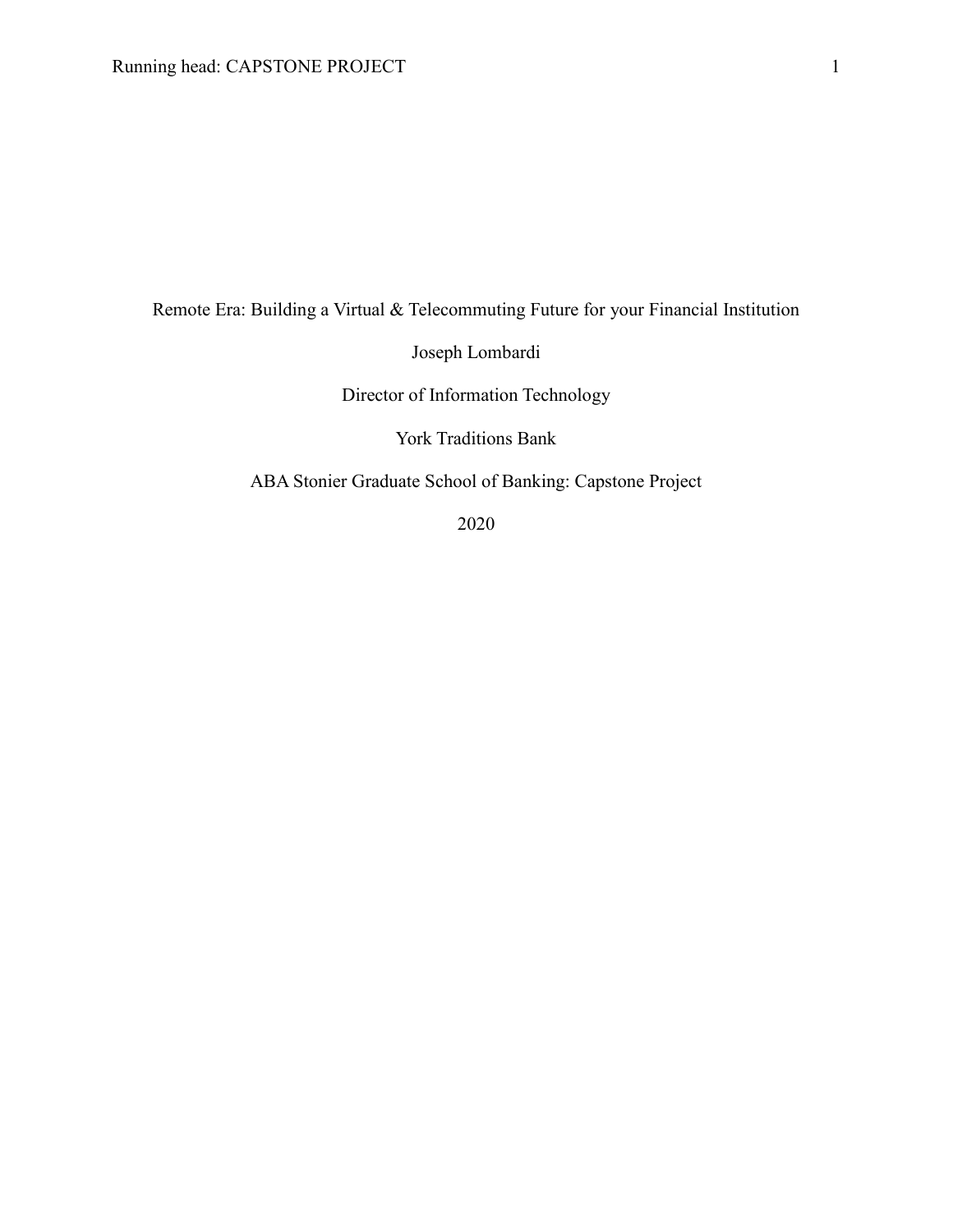# **Table of Contents**

| Remote Era: Building a Virtual & Telecommuting Future for your Financial Institution 4 |
|----------------------------------------------------------------------------------------|
|                                                                                        |
|                                                                                        |
|                                                                                        |
|                                                                                        |
|                                                                                        |
|                                                                                        |
|                                                                                        |
|                                                                                        |
|                                                                                        |
|                                                                                        |
|                                                                                        |
|                                                                                        |
|                                                                                        |
|                                                                                        |
|                                                                                        |
|                                                                                        |
|                                                                                        |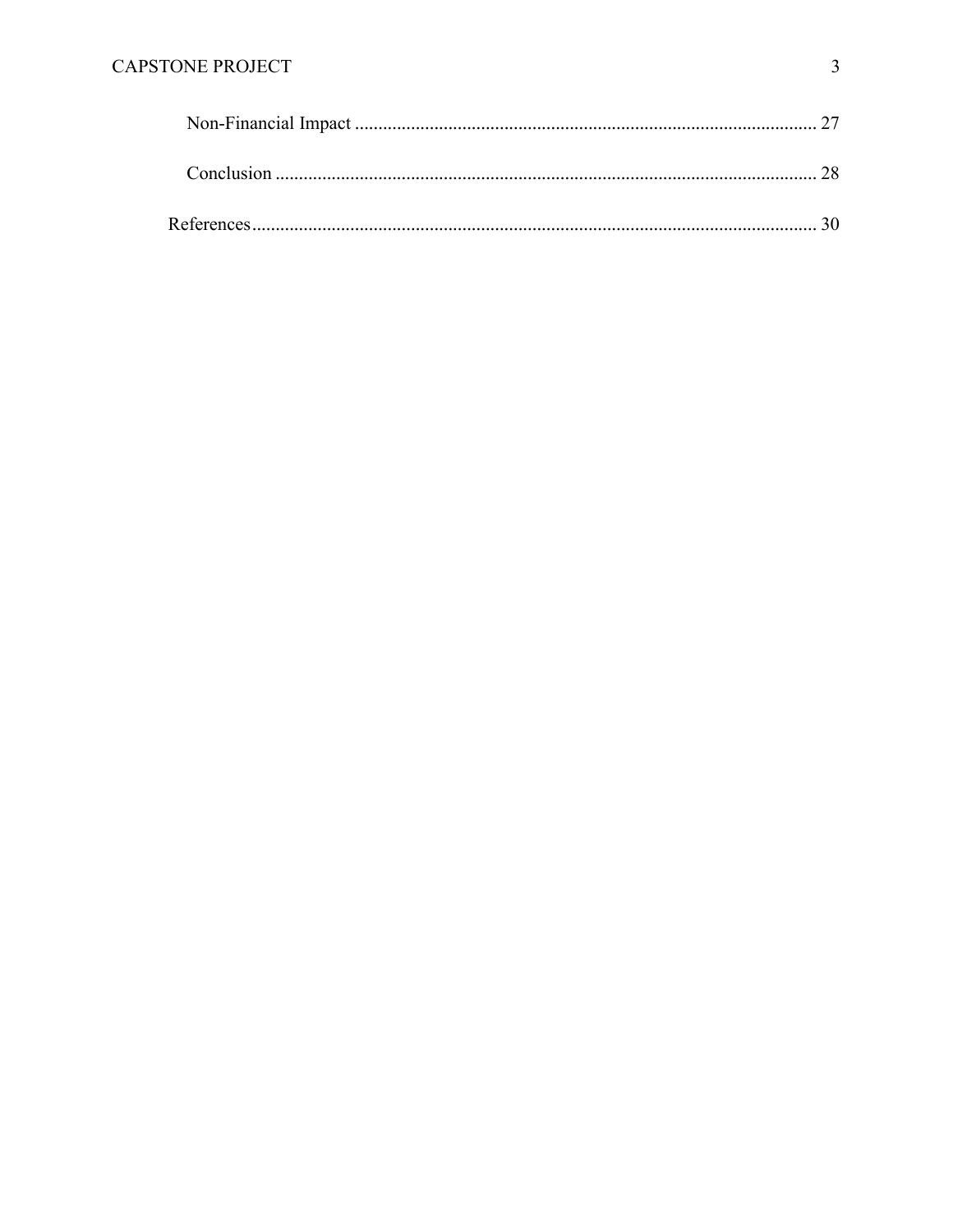<span id="page-3-0"></span>Remote Era: Building a Virtual & Telecommuting Future for your Financial Institution

### **ABSTRACT**

<span id="page-3-1"></span>A Virtual Desktop Infrastructure (VDI) references a design in which virtual technology systems are hosted in a data center environment. These virtual systems consist of the desktop and server operating systems, multiple business applications, storage area networks (SAN), and enduser settings hosted on these virtual machines. When an end-user launches an application or executes a task, the application is not executed on a local computer. In its place, the end-user is retrieving their virtual desktop remotely, using a personal computer, laptop, or mobile device. There are vast amounts of vendors who offer VDI solutions for implementing, designing, and hosting a VDI environment. Three several vendors lead the VDI deployment, such as; VMware and Microsoft. These vendors offer a complete series of tools for designing and creating VDI images, security with threat protection, storage management, and cloud services. Additionally, they offer to monitor services for end-user activity and more.

VDI at York Traditions Bank is at its core of technology business efficiency and looks to solve real-world problems such as application deployment, remote access, and data loss prevention. The VDI solution at YTB strives to increase the end-users' access to financial specific applications and reduce administrative overhead.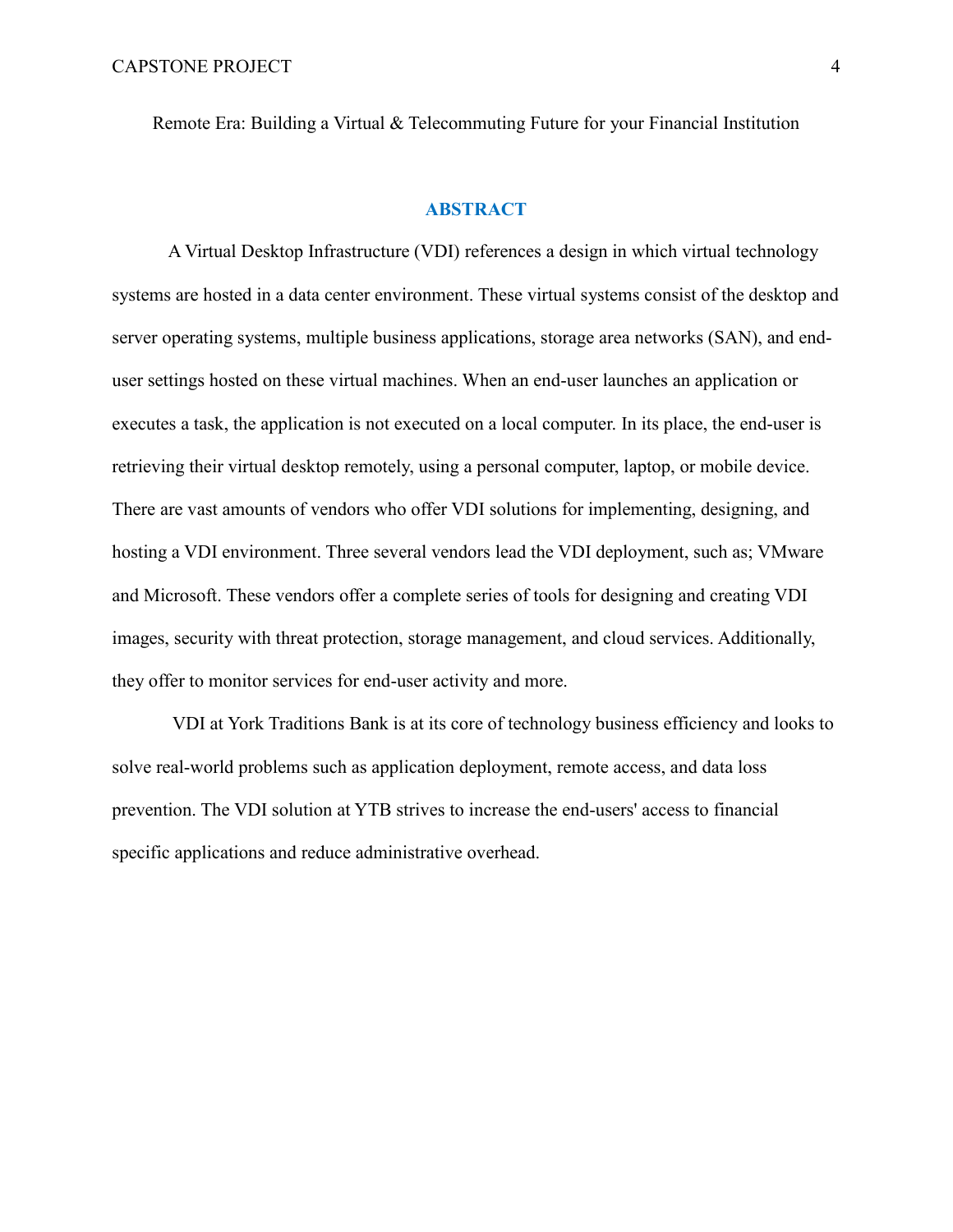### <span id="page-4-0"></span>**Executive Summary**

The focus of this study is to consider and outline the feasibility considerations to build a virtual infrastructure for your financial institution and include risk assessments and impact analyses. The primary focus of this paper will emphasize Virtual Desktop Infrastructure technology, which is the leading solution to build a virtual future for any organization wanting to telecommute or to allow their employees to work remotely.

Many financial institutions consider Virtual Desktop Infrastructure (VDI) as a replacement for traditional desktop computers for their office employees. These days, minimizing contact between consumers and tellers has become an unfortunate necessity. Financial institutions are now feeling the impact of quarantines and social distancing practices. This leads many to consider new strategies to extend branch hours/teller capabilities and backoffice operations, all while practicing safe social distancing.

The perception is that VDI reduces the desktop workstation Total Cost of Ownership (TCO) while delivering a faster and better user experience. The results of implementing a VDI solution would not only be a comparable solution to your current financial offering but also expand access to applications as well as reduce administrative overhead.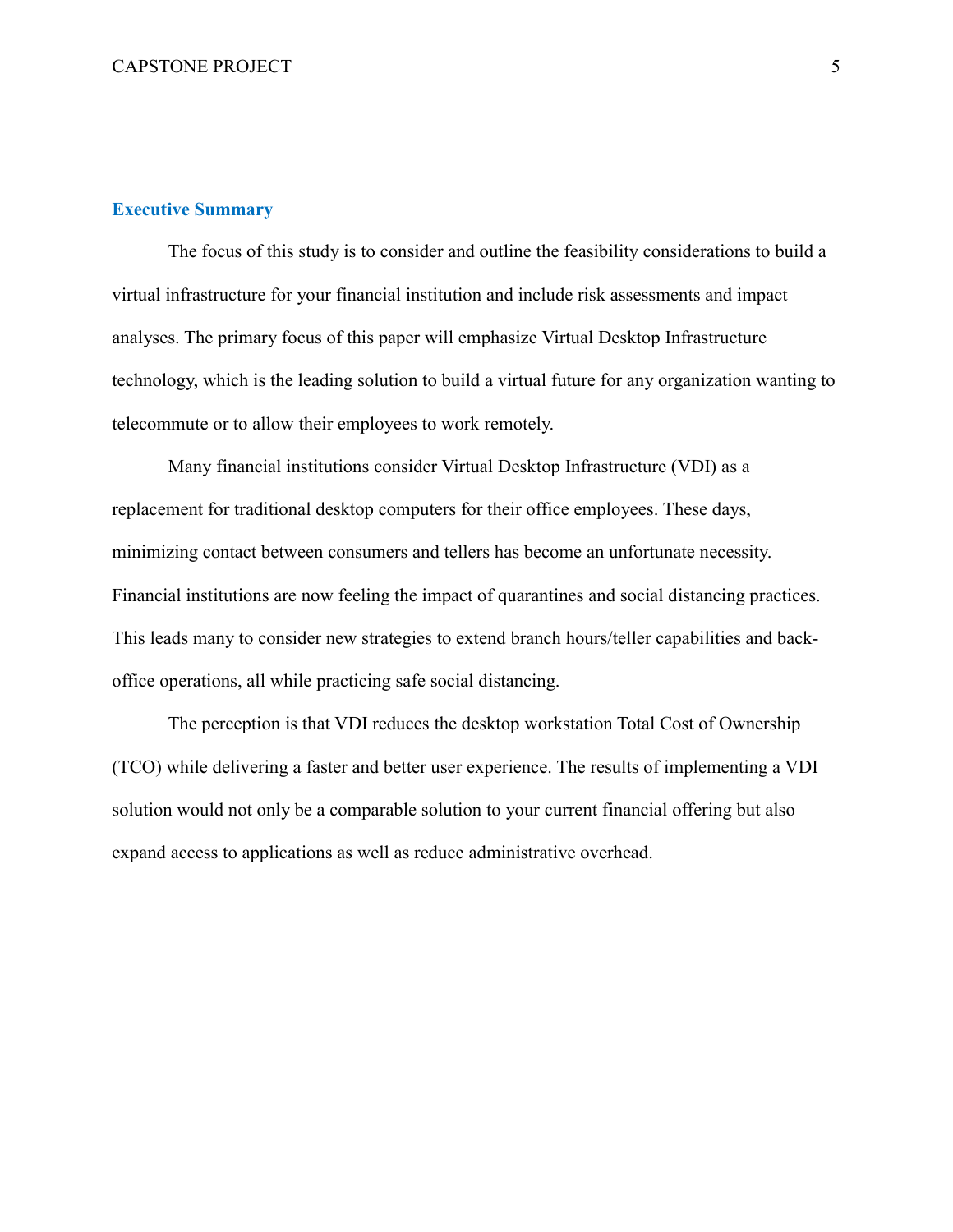### <span id="page-5-0"></span>**Background**

York Traditions Bank is a locally owned and managed community bank incorporated in 2002, providing relationship-minded businesses and individuals with financial solutions to achieve growth and prosperity while delivering value to all stakeholders (York Traditions Bank, 2019).

YTB is considered a customer-centric community bank, offering an assortment of riskappropriate banking products, including and not limited to traditional deposit and credit services, asset management, mortgage lending & services, merchant services, power-up bankcard, and securities services; therefore permitting it to entice and construct consumer, business and established relationships throughout its demographic market.

The primary strategy of YTB is to establish itself as a community-banking leader in competitive markets, which are generally small to mid-size markets, on the borders of larger city-regions.

### **Location**

<span id="page-5-1"></span>YTB has eight locations, including six retail banking branches, one remote mortgage office, and a corporate office. Recently, an opportunity for a new branch location within the geographical community, and YTB seized the chance to capitalize on this specific location. The facility is a geographical expansion to the bustling intersection located in Lancaster, PA whereabouts. All YTB branches are considered full-service branches, which offers a full array of retail and lending products. Most of the employees at each location are mainly focused on retail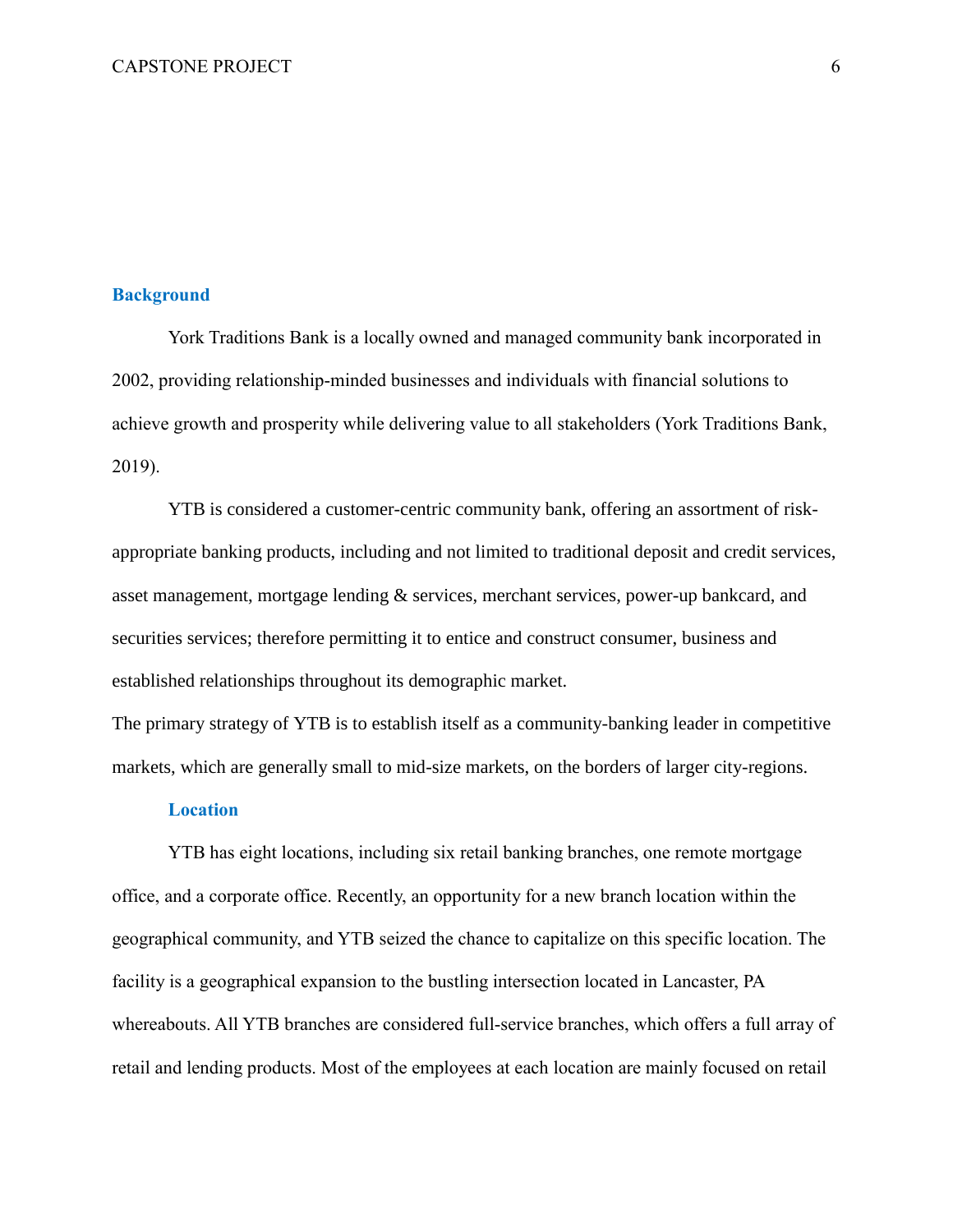services. However, each branch also staffs a residential lender and a commercial lender who have separate offices in the branch as an alternative to being centralized at the corporate location.

Additionally, the traditional teller for these locations is transitioning to a Universal Banker model*, which allows* YTB to position Universal Bankers as Relationship Bankers. Universal Bankers can help YTB customers with transaction and account serving needs. Therefore, permitting for a reduction in staffing requirements and a higher customer experience.

### **Business Model.**

<span id="page-6-0"></span>At YTB, our culture comes from how we run the bank daily. At the core of our responsible growth approach is our commitment to be responsible, which includes the Bank's commitment to ethical behavior, integrity, and complying with laws, regulations, and policies that support such behavior.

YTB recognizes that a strong culture is an ongoing effort, adopted daily in formal and informal traditions. Creating a united culture requires attentive, focused actions. This method helps YTB bring together all of our associates from different industries and countries and align with our purpose of making community banking lives better.

Being a community bank is something YTB is passionate about, and that stems from the leadership, management, and employees to continue that drive and build our brand within our community. A significant part of YTB's business model originates from its assurance to expand the quality of life in all the communities where YTB serves.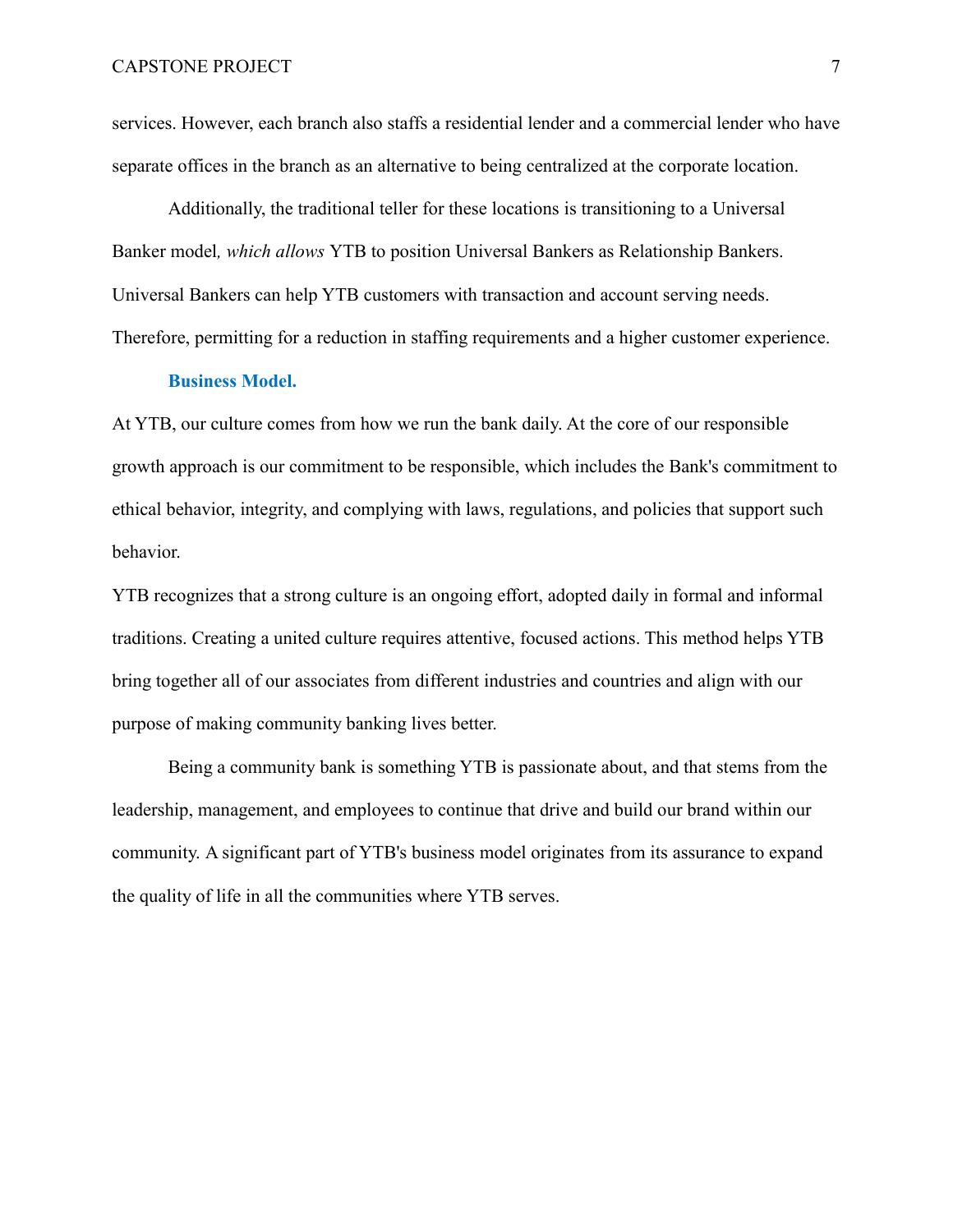#### **Financial Discipline**

<span id="page-7-0"></span>For the three quarters ending as of 9/30/2020, York Traditions Bank's ROA as an average percentage asset improved from 0.90 to 1.06, an increase of 17.8%. This compared moderately favorable to its peer group, although higher than York Traditions Bank at 1.23, only increased 16.03% throughout the same period. York Traditions Bank was competitive among its peers during this period and is undoubtedly an indication of an optimistic trend for the Bank. Nevertheless, there is a contrast in the Bank's ROA that continues to be slightly behind its peers. There are various details as to why York Traditions Bank is competitive with its peers from July 2020 to September of 2020.

York Traditions Bank is in an excellent position to benefit from the current decreasing rates. The Bank's loan portfolio focuses on its assets that adjust price within a year- asset concentration, which helps the Bank outpace its peer group in the growth of interest income over time. Furthermore, York Traditions Bank has a solid core deposit foundation, which helps maintain its cost of funds low and keep its interest expenses below its peer groups.

Additionally, this means that the York Traditions Bank's balance sheet is sensitive to its asset management than its peer group. The details of the balance sheet will converse further along in this analysis. It should also be highlighted that York Traditions Bank interest expense improved more than its peer group from July 2020 to September of 2020. York Traditions Bank continues to remain in the low percentage of the peer group in this particular category. Overall, York Traditions Bank (shown above) net interest income increased at 1.17% over this period compared to its peer group of 0.83%.

During this period, the peer group's non-interest expenses continued at a horizontal level from July 2020 to September of 2020. York Traditions Bank was able to minimize its non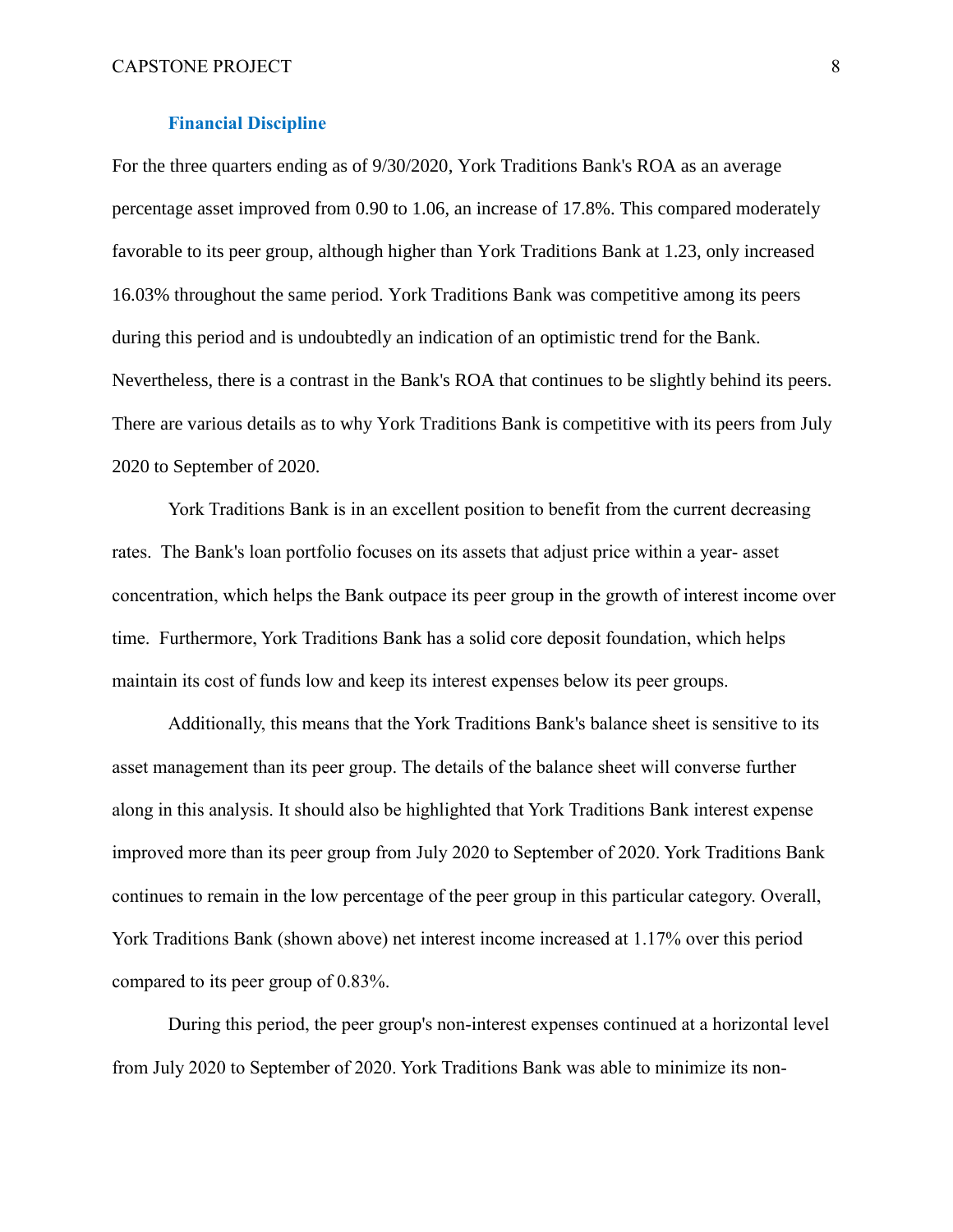interest expenses by 3% over that timeframe. York Traditions Bank's non-interest expenses continue over double of its peer group, as it is only shy of \$500 million-in-assets and does not have the gage of many of the bigger Banks in its peer group. Nevertheless, with a persistent push to minimize its non-interest expenses has permitted York Traditions Bank to reduce the distance in ROA between York Traditions Bank and its peer group.

York Traditions Bank's continuous profits have positively affected its leverage ratio, which increased by 1.04% from 10.60 on 9/30/2019 to 10.71 on 9/30/2020. York Traditions Bank is a community bank with shareholders. As a result, the Bank does pay a quarterly dividend, impacting some of its profits gains to its Tier 1 Ratio. It should be observed that York Traditions Bank's Other Income decreased over the timeframe to a negative place on 9/30/2020. As a result, the total common equity of the Tier 1 Ratio improved at a much steadier rate than of York Traditions Bank's ROA. York Traditions Bank did not increase any capital during this timeframe.

#### **Credit discipline:**

<span id="page-8-0"></span>York Traditions Bank has a solid credit discipline, which has transformed into a reliable credit standing during the most current economic growth. As displayed above, York Traditions Bank continues to produce a Non-Performing Loan ratio that is considerably less than its peer group. This was all accomplished even prior to York Traditions Bank moving over the \$500 million thresholds and joining its peer group.

Among the analyzed period, York Traditions Bank Non-Performing Loan rate was steadily lesser than its peer group's average within most loan categories. Based on this analysis it is believed that there are two factors for the Bank's lower Non-Performing Loan rate. The first factor is that York Traditions Bank drills the importance of its credit quality and has adopted a solid credit discipline.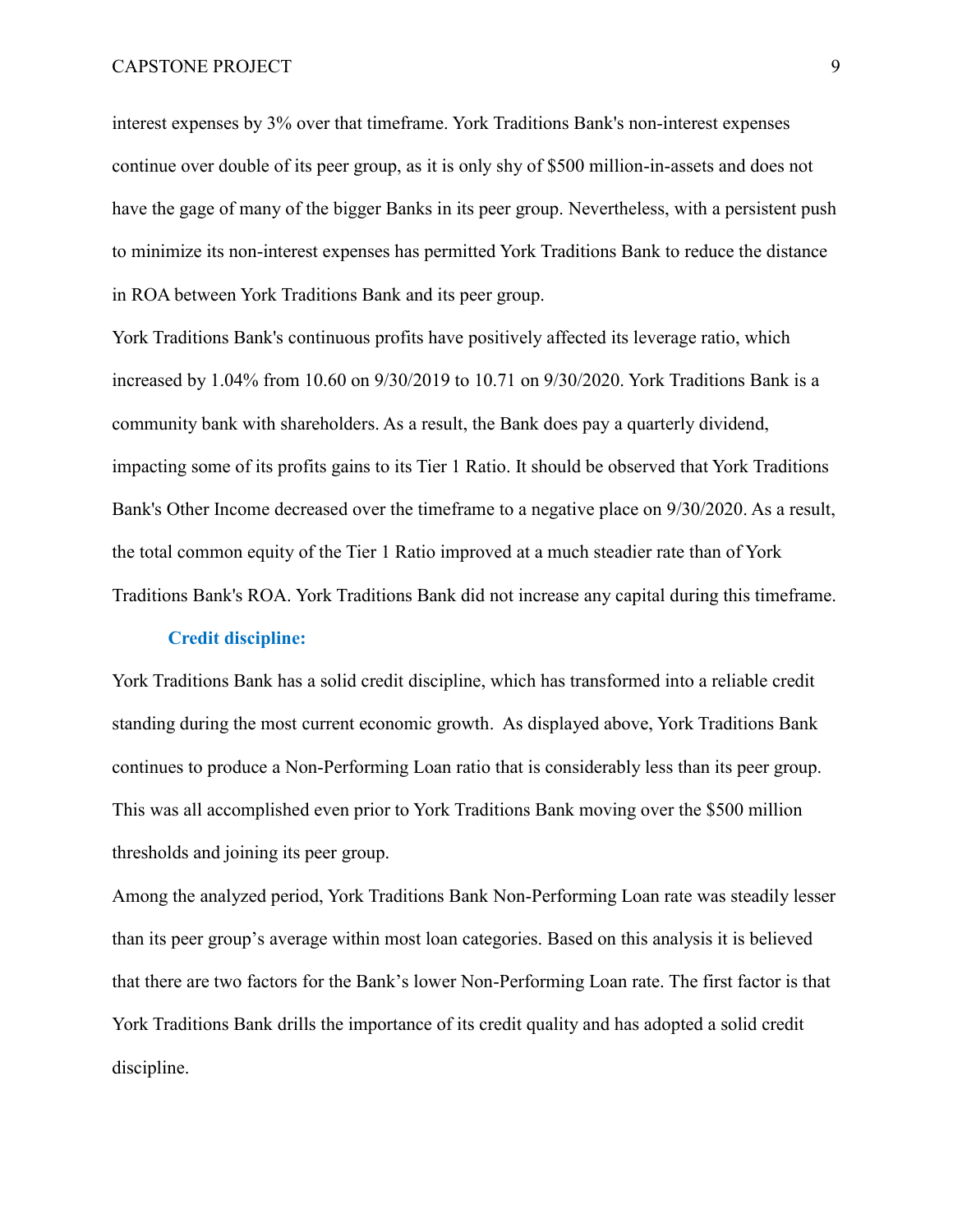The second factor is the state of the economy and the growth of the York, Pennsylvania region. York, Pennsylvania's unemployment has been holding Bank's. According to BLS, it's reported that the unemployment rate for York rose 0.1 percentage points in July 2020 to 3.4% (York-Hanover, 2020).

The movement in York Traditions Bank's credit quality is stable and improving and with a strong economy at both local, state and national, the position for York Traditions Bank's credit value in the coming twelve months is optimistic. In recent news, the Federal Reserve has been hinting that it may drop the interest rates, but the odds of a significant rate surprise attack should below. Moreover, York Traditions Bank's solid credit standing provides the assumption the York Traditions Bank will preserve its high degree of credit standing over the next year. Nevertheless, although the economy is in a position, York Traditions Bank has an appetite to substantially grow in a competitive market with other financial institutions that have a longstanding foothold in the market; York Traditions Bank has only been in business since 2001. For York Traditions Bank to compete in a tightly competitive market they need to remain firm with their core values and continue to pursue more credited borrowers with a good history and have a great position among the community.

#### **Product offerings:**

<span id="page-9-0"></span>YTB recognizes that women have an extremely important role in the success of their hometown's future; the Bank has focused on meeting the financial needs of relationship-minded women in their local community since its inception. The Bank identifies the financial realities of a woman's life are unique — different stages, different paths, different personalities, different levels of preparedness. There are personal situations that impact financial plans — like buying a home, starting a family, planning for college, changing careers, or retiring. Women are searching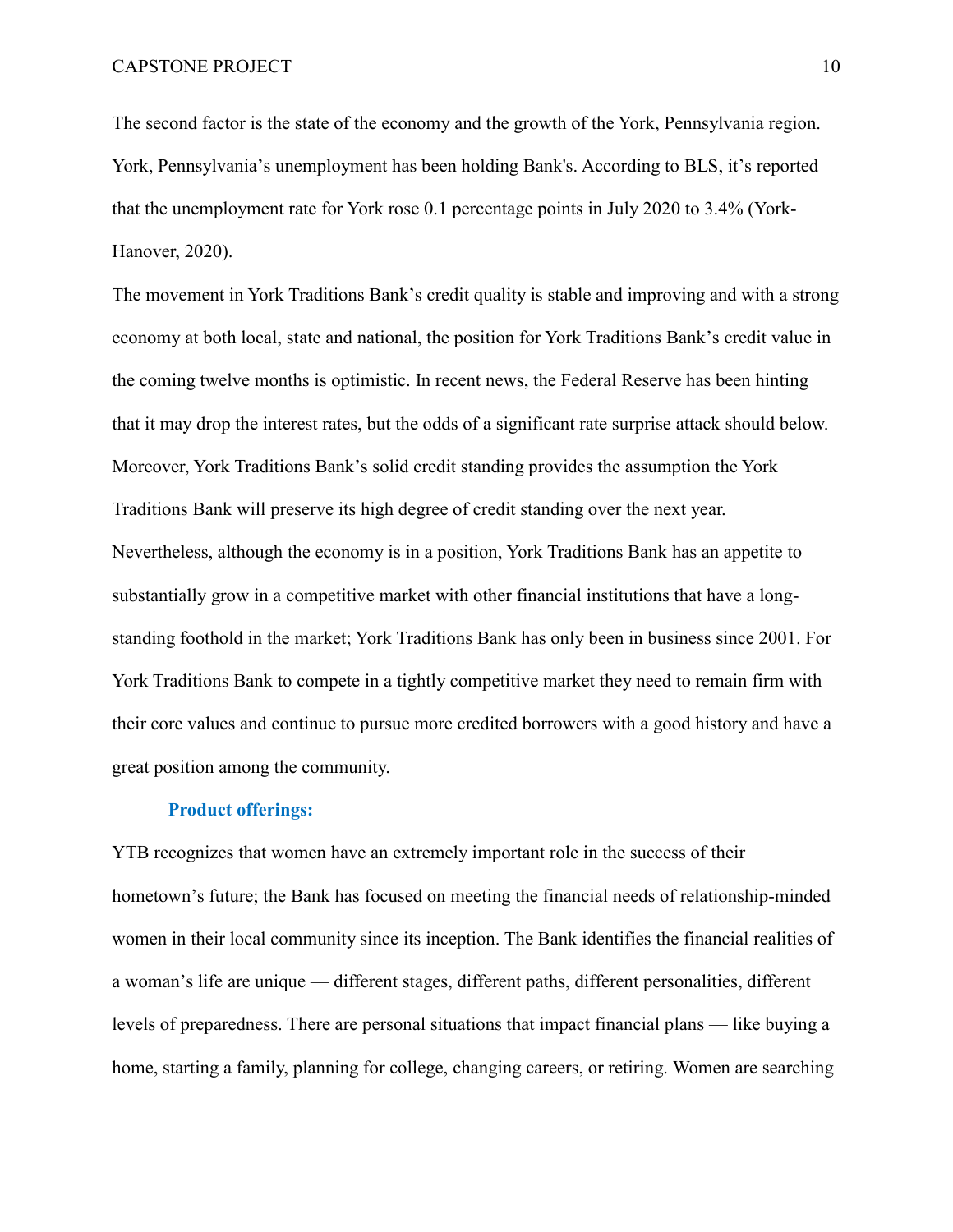for a welcoming place to strengthen their financial knowledge, with hearts set on goals and minds set on attaining them and that is why YTB has a product to offer called "HER

TRADITIONS" (York Traditions, 2020).

There are 1,220 women-owned businesses in Lancaster County-based on numbers collected from S&P Global, which is why Her Traditions would make a great product to target in the new location for Lancaster County.

### **Market Demographics**

<span id="page-10-0"></span>According to the United States Census Bureau, the bank utilizes all the necessary demographics information to project market analysis. The following data was collected using the surrounding cities and counties in Harrisburg, York and Lancaster

| <b>All Topics</b>                                                                                | o York County,<br>$\mathbf{x}$<br>*Pennsylvania | Q Lancaster city,<br>$\mathbf{x}$<br>' Pennsylvania | Cumberland<br>$\vert x \vert$<br>Q County.<br>Pennsylvania | York city.<br>$\vert x \vert$<br>Pennsylvania | Lancaster<br>Q County.<br>$\vert x \vert$<br>Pennsylvania | <b>Camp Hill</b><br>Q borough.<br>$\vert x \vert$<br>Pennsylvania |  |  |
|--------------------------------------------------------------------------------------------------|-------------------------------------------------|-----------------------------------------------------|------------------------------------------------------------|-----------------------------------------------|-----------------------------------------------------------|-------------------------------------------------------------------|--|--|
| Population estimates, July 1, 2018, (V2018)                                                      | 59,420<br>448,273                               |                                                     | 251,423                                                    | 44,118                                        | 543,557                                                   | 7,918                                                             |  |  |
| $\mathbf 1$ PEOPLE                                                                               |                                                 |                                                     |                                                            |                                               |                                                           |                                                                   |  |  |
| <b>Population</b>                                                                                |                                                 |                                                     |                                                            |                                               |                                                           |                                                                   |  |  |
| Population estimates, July 1, 2019, (V2019)                                                      | <b>NA</b>                                       | <b>NA</b>                                           | <b>NA</b>                                                  | <b>NA</b>                                     | <b>NA</b>                                                 | <b>NA</b>                                                         |  |  |
| Population estimates, July 1, 2018, (V2018)                                                      | 448,273                                         | 59,420                                              | 251,423                                                    | 44,118                                        | 543,557                                                   | 7,918                                                             |  |  |
| C Population estimates base, April 1, 2010, (V2019)                                              | <b>NA</b>                                       | <b>NA</b>                                           | <b>NA</b>                                                  | <b>NA</b>                                     | <b>NA</b>                                                 | <b>NA</b>                                                         |  |  |
| Population estimates base, April 1, 2010, (V2018)                                                | 435,008                                         | 59.333                                              | 235,405                                                    | 43,807                                        | 519,446                                                   | 7,886                                                             |  |  |
| <b>D</b> Population, percent change - April 1, 2010 (estimates base)<br>to July 1, 2019, (V2019) | <b>NA</b>                                       | <b>NA</b>                                           | <b>NA</b>                                                  | <b>NA</b>                                     | <b>NA</b>                                                 | <b>NA</b>                                                         |  |  |
| Population, percent change - April 1, 2010 (estimates base)<br>to July 1, 2018, (V2018)          | 3.0%                                            | 0.1%                                                | 6.8%                                                       | 0.7%                                          | 4.6%                                                      | 0.4%                                                              |  |  |
| Population, Census, April 1, 2010                                                                | 434,972                                         | 59,322                                              | 235,406                                                    | 43,718                                        | 519,445                                                   | 7,888                                                             |  |  |
| Age and Sex                                                                                      |                                                 |                                                     |                                                            |                                               |                                                           |                                                                   |  |  |

## **Population and Population Growth**

### **Income**

| <b>Income &amp; Poverty</b>                                         |                  |                   |          |                   |          |          |
|---------------------------------------------------------------------|------------------|-------------------|----------|-------------------|----------|----------|
| Median household income (in 2018 dollars), 2014-2018                | \$63.902         | \$42,632          | \$68,895 | \$30.283          | \$63.823 | \$83.082 |
| Per capita income in past 12 months (in 2018 dollars),<br>2014-2018 | \$31,468         | \$21,571          | \$36,012 | \$16,547          | \$30,778 | \$39,639 |
| Persons in poverty, percent                                         | $\triangle$ 8.8% | $\triangle$ 24.8% | △ 7.3%   | $\triangle$ 35.2% | △ 7.9%   | △ 7.2%   |

## **Housing Market**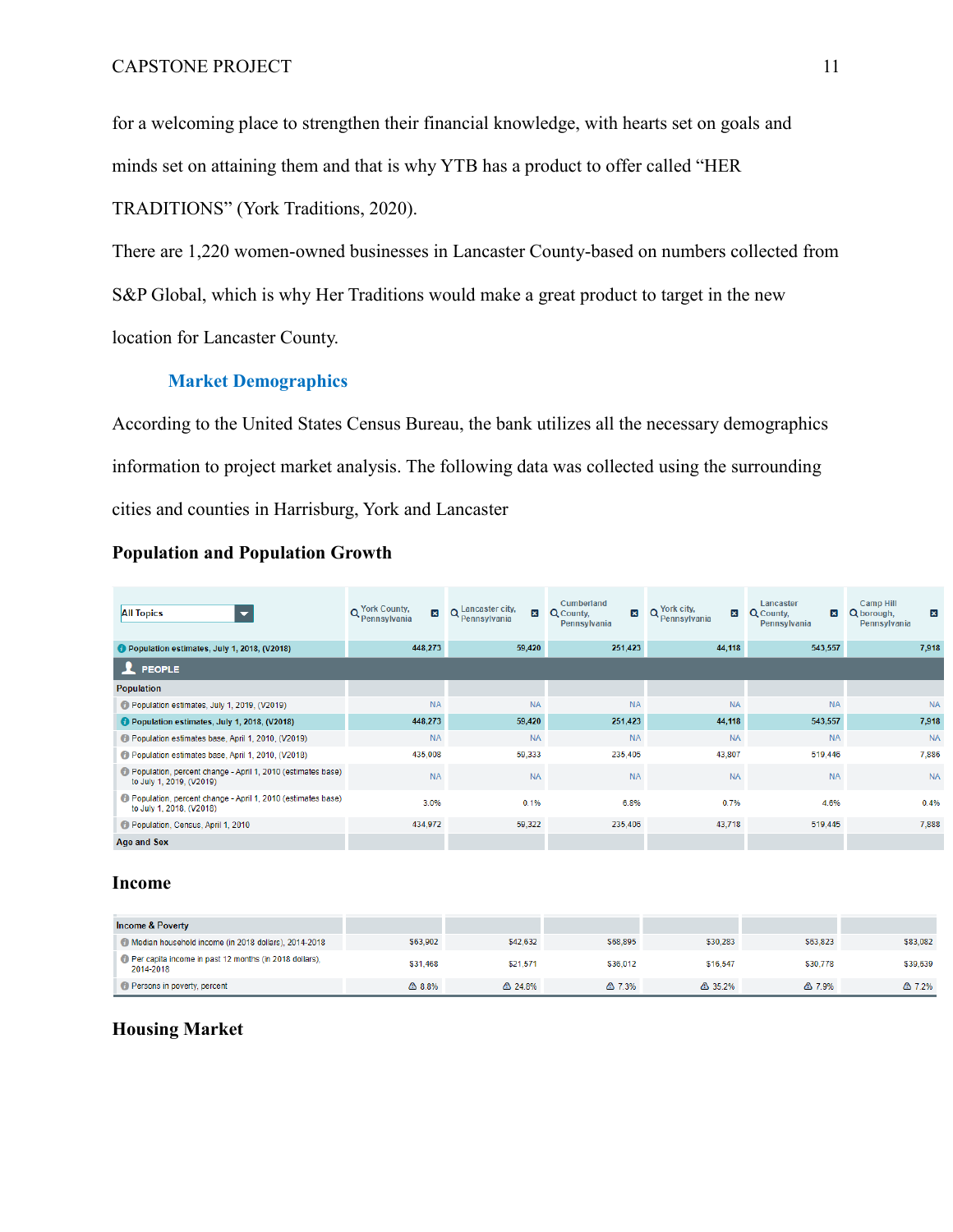### CAPSTONE PROJECT 12

| <b>Housing</b>                                                            |           |              |           |              |           |              |
|---------------------------------------------------------------------------|-----------|--------------|-----------|--------------|-----------|--------------|
| Housing units, July 1, 2018, (V2018)                                      | 184,869   | $\mathsf{X}$ | 106,899   | $\mathsf{X}$ | 212.205   | $\mathsf{X}$ |
| Owner-occupied housing unit rate, 2014-2018                               | 74.7%     | 44.0%        | 70.4%     | 38.0%        | 68.0%     | 65.9%        |
| Median value of owner-occupied housing units, 2014-2018                   | \$173,200 | \$111,800    | \$197,900 | \$75.200     | \$200.400 | \$212,900    |
| Median selected monthly owner costs -with a mortgage.<br>2014-2018        | \$1,516   | \$1,142      | \$1,493   | \$1,118      | \$1,516   | \$1,732      |
| (a) Median selected monthly owner costs -without a mortgage,<br>2014-2018 | \$581     | \$492        | \$530     | \$506        | \$571     | \$648        |
| Median gross rent, 2014-2018                                              | \$937     | \$834        | \$973     | <b>\$814</b> | \$978     | \$1,092      |
| <b>Building permits, 2018</b>                                             | 916       | $\mathsf{X}$ | 1,179     | $\mathsf{x}$ | 1.251     | X.           |
| Familian 8 Living Arrangements                                            |           |              |           |              |           |              |

## **Business Market**

| <b>BUSINESSES</b>                              |           |              |           |              |            |              |  |
|------------------------------------------------|-----------|--------------|-----------|--------------|------------|--------------|--|
| <b>Businesses</b>                              |           |              |           |              |            |              |  |
| Total employer establishments, 2017            | 8,689     | $\mathsf{X}$ | 6,122     | X            | 13,060     | $\mathsf{X}$ |  |
| <b>1</b> Total employment, 2017                | 167,130   | X            | 123,084   | X            | 235,331    | X            |  |
| 10 Total annual payroll, 2017 (\$1,000)        | 7,278,533 | $\mathsf{X}$ | 5,562,032 | $\mathsf{X}$ | 10,126,134 | X            |  |
| 17 Total employment, percent change, 2016-2017 | 1.5%      | X            | 2.7%      | x            | 3.1%       | X            |  |
| 17 Total nonemployer establishments, 2017      | 26,281    | $\mathsf{X}$ | 16,104    | $\mathsf{X}$ | 42,955     | $\mathsf{X}$ |  |
| <b>C</b> All firms, 2012                       | 30,435    | 5,142        | 19,169    | 2,570        | 47,876     | 917          |  |
| Men-owned firms, 2012                          | 17,577    | 2.826        | 10,769    | 1,337        | 28,521     | 471          |  |
| Women-owned firms, 2012                        | 9,569     | 1,672        | 6,262     | 876          | 14,101     | 323          |  |
| Minority-owned firms, 2012                     | 2,376     | 1,430        | 1,431     | 772          | 3,569      | F            |  |
| Nonminority-owned firms, 2012                  | 26,851    | 3,211        | 16,936    | 1,602        | 42,926     | 813          |  |
| Veteran-owned firms, 2012                      | 3.169     | 469          | 2,010     | 100          | 4,103      | 30           |  |
| Nonveteran-owned firms, 2012                   | 25,844    | 4,167        | 16,033    | 2,257        | 41,749     | 788          |  |

## **Market Competition:**

<span id="page-11-0"></span>There are various details as to why York Traditions Bank is competitive with its peers as the bank takes pride of its active community involvement, which can at times distinguish the Bank from its local competitors. Based upon the deposit survey in the York county markets the bank has an appetite to substantially grow in a competitive market with other financial institutions who have a long-standing foothold in the market (S&P Global, 2019).

# <span id="page-11-1"></span>**Strategy and Implementation**

One strategy being heavily researched and adopted are branch kiosks / ATMs, which extend hours and capabilities. Consumers receive an exceptional experience with on-demand access to advanced services without requiring teller support. Placing a kiosk in the drive-thru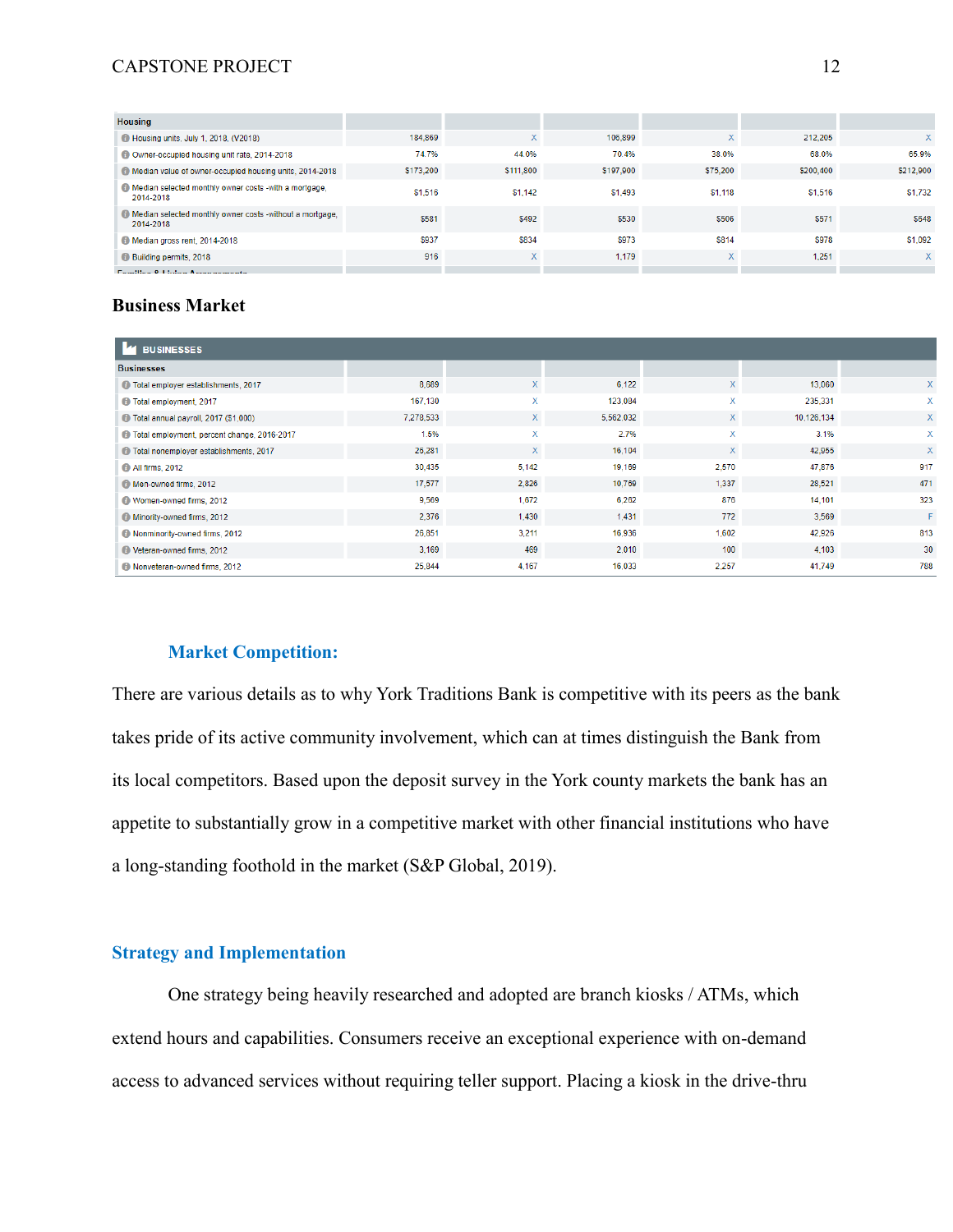promotes less lobby traffic while enabling you to provide services to multiple customers. Kiosks reduce branch footprints, operating costs, and staffing requirements – while still extending hours and services.

### **Description of the problem**

<span id="page-12-0"></span>Financial institutions consider their retail branches as a vital connection for their customer relationship. Comparable to retail commerce, a retail bank branch must display and deliver the bank's products and services, covering from dispensing cash via their ATMs, commercial lending, and mortgage services, to name a few. Conversely, retail branches do bare their set of Technology challenges such as:

- Customer Perception– What directly/indirectly affects the customer's experience
- Security– High risk for a security attack, which is very wide-ranging
- Downtime impact cost Imperative to meet high Service Level Agreements

• Broadly detached and small group of end-users – High amount of branch locations with minimal groups of various workflows (i.e., tellers, loan officers, and ATMs)

• Limited bandwidth connectivity – low bandwidth is not fit for multimedia and core application productivity

• Decentralized communication infrastructure – Any system outage in the telecommunication services will cause the branch to be non-operable

These pitfalls combine make technology services in the retail branches one of the technology segments that is most in need of transformation. In addition to resolving these pitfalls, visionary IT Professionals are continually researching methods to enhance banker productivity, boost the customers' experience, reduce high overhead operating costs, and reduce the ongoing threat of cyber breaches among financial institutions. Moreover, banks are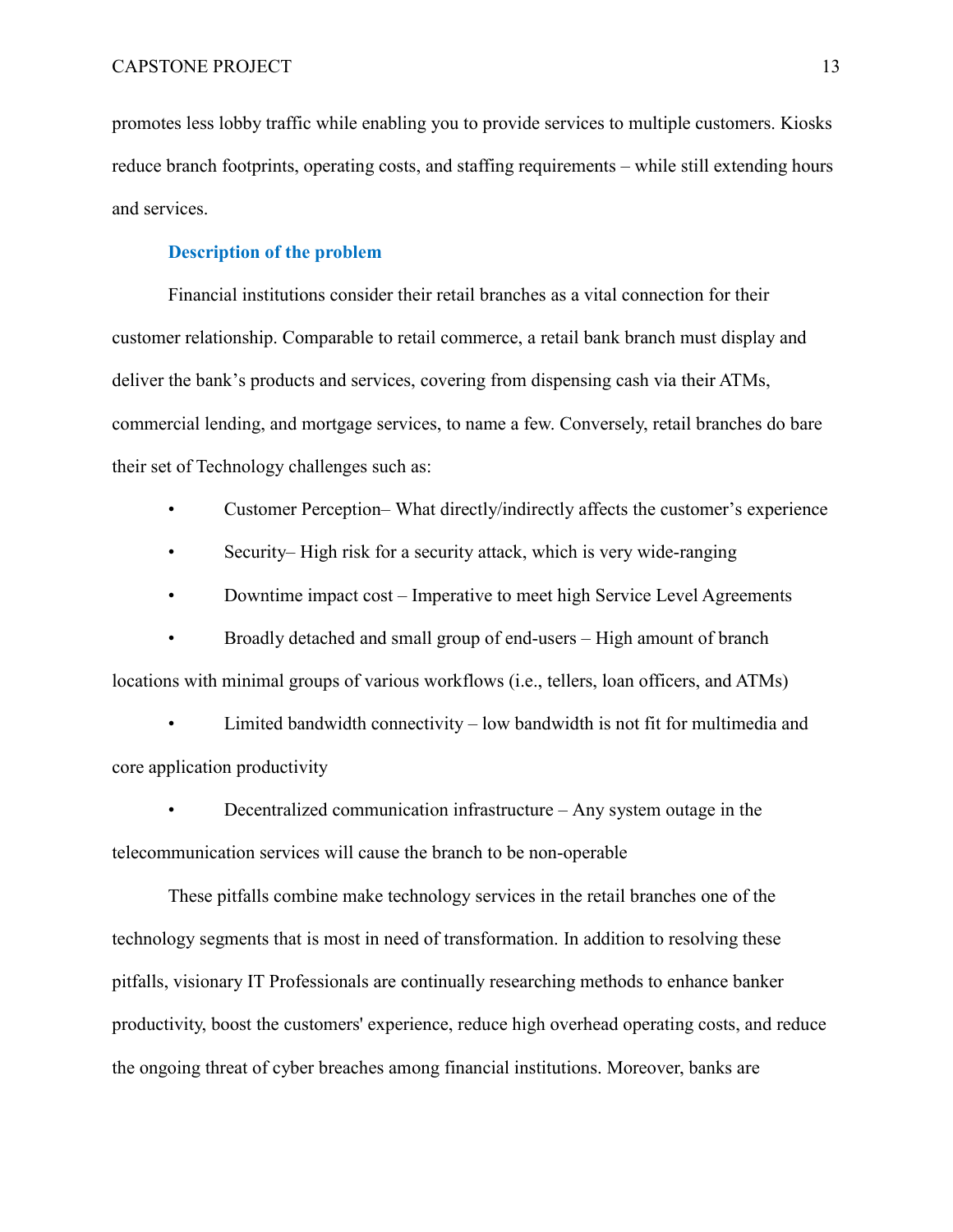continually researching new infrastructure models to deliver optimal end-user computing services as the current infrastructure model is high cost and long time constraints to implement.

Banking professionals are always looking for new methods to increase customer satisfaction at the retail branches to grow revenue. A modern and secure technology solution that can drive competitive advantage for retail bankers, relationship managers, and mortgage lenders, and not to mention the customer service representative who is "always-connected" and available. With immediate access to the correct information at the right time, banking professionals can discover new customer opportunities, assess portfolios, make instantaneous decisions, and more efficiently serve customers.

When designing a new retail branch, managing end-user-computing services must be designed with an always-connected approach built into the core infrastructure. The practice of secure digital workspaces presenting VDI technologies, and centralized workstation imaging and application administration, is a present-day solution for delivering and administering end-user technology services at the branch.

Managing YTB's endpoint devices can be time consuming and challenging due to each device having individual patch management requirements as well as specific software and hardware configurations. Each application has its own version that might be unlike from other applications installed at multiple branches to meet hardware constraints or for licensing commitments. Furthermore, this process can be difficult when specific hardware systems require repaired or replaced at various branch locations for which IT employees must travel to make the repairs. Obsolete desktop computers and other hardware at these locations will eventually become too expensive to fix.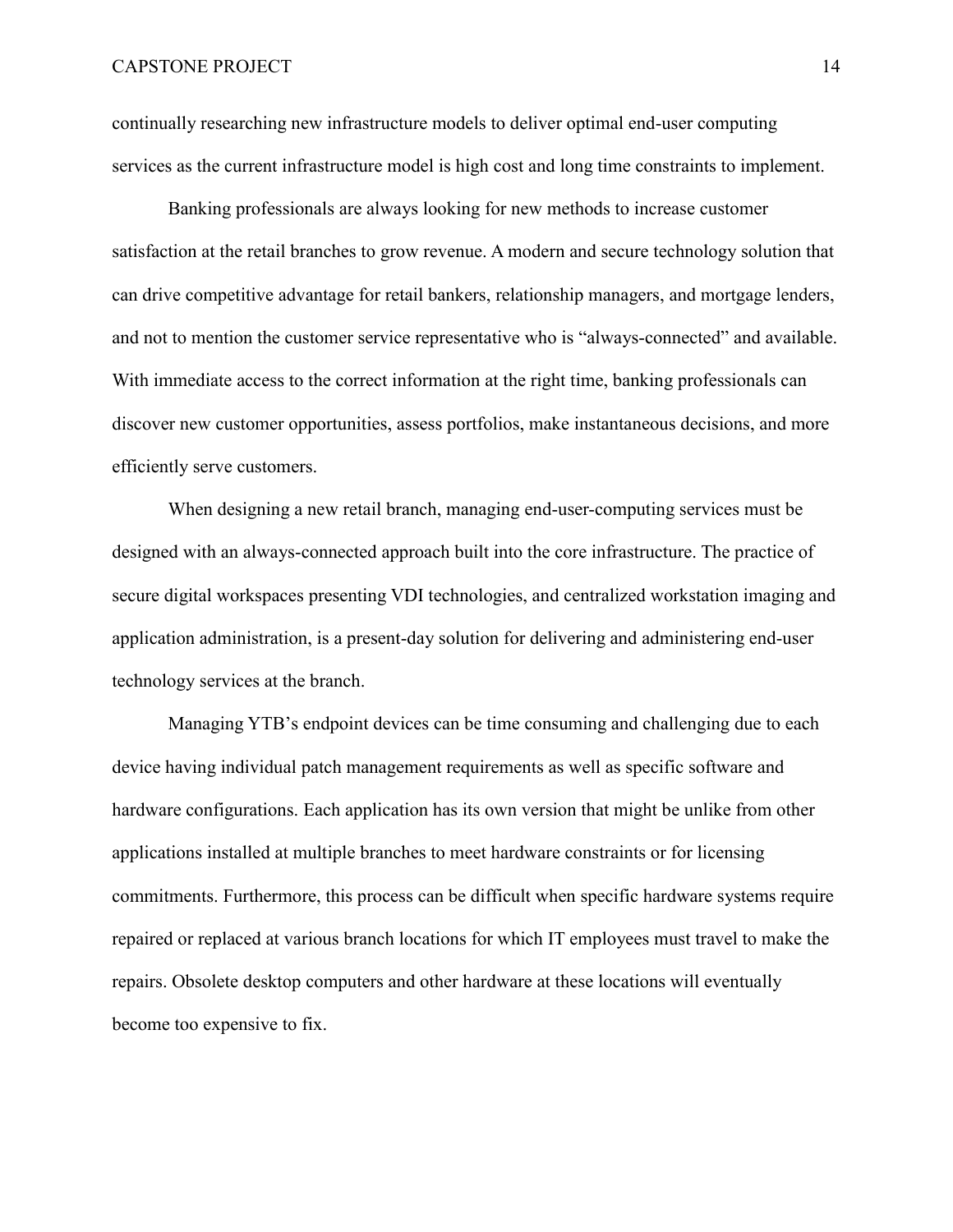### **Solution to the Problem**

<span id="page-14-0"></span>What is classified as a "Continuous-Connected" technology workspace for the Financial Services Industry?

This VDI design defines the fundamental infrastructure to support the workflow within a typical branch operation, which includes:

- Client Care "Teller" workstation
- The Mobile banker (i.e. Loan Officiers, Mortgage Originators)
- Universal banking workspaces
- ATM image administration
- Various Banking kiosks

The outcomes delivered by the Continuous-Connected VDI environment includes:

**Convert the end-user technology experiences at the branch** – Advance operational productivity by centralizing and automating workstation, core applications, and device administration costs. Deliver real-time application streaming and end-user administration for all branches and staff. Modify IT resources from low-level tasks to higher-level information technology as a service approach.

**Enhance employee productivity and customer relations with automated workflow management** – Delivering secure and effective access to sensitive customer data, portfolio, and product services when requested by the customer. Expand the customer experience by making it easier for banking professionals to bring the bank into the customers' hands. Increase employee engagement and productivity with the Bring Your Own Device (BYOD) concept to use their prefered device for work-related processes.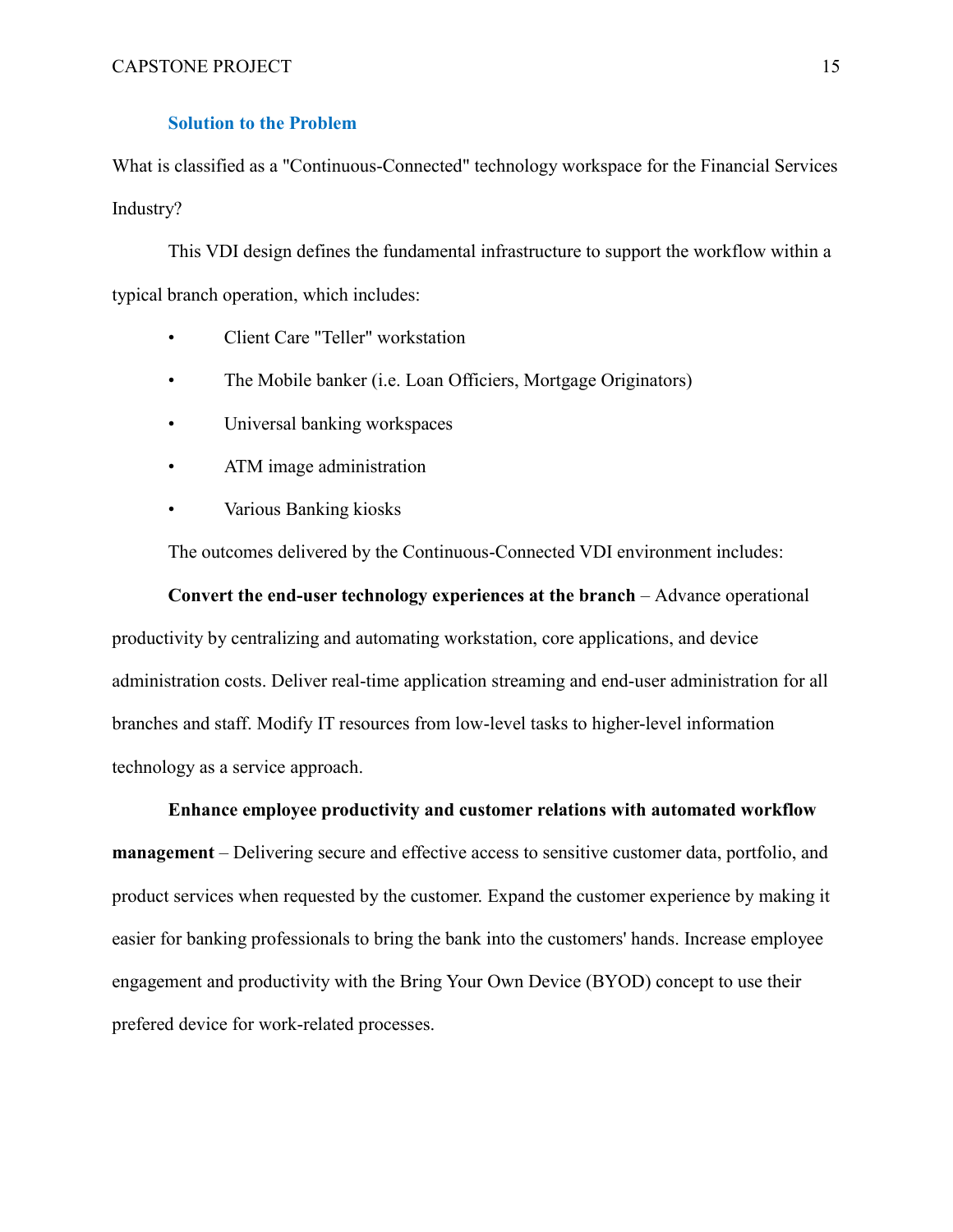**Leverage the Business Continuity Plan (BCP) with high-availability replication services–** Maintain remote locations with high service level standards and stability of day to day operations. Decrease avoidable system outages from failed patch management for software or hardware updates.

**Minimize risk by securing data and remain compliant**– Protect Personal Identifiable Information (PII) to confidential applications and restrict access to sensitive data by keeping it centralized within the primary and secondary data center. Promptly apply software and hardware updates as well as security patches to protect workstations from malicious cyber threats. Remain compliant with regulatory services such as the Gramm-Leach-Bliley Act by creating role-based access controls, auditing, and remote enterprise wiping of lost or potential enterprise devices.

To remediate these problems, the VDI solution for the YTB feasibility study, we took an in-depth look into the VMware Horizon solution. VDI can deliver pre-configured and managed desktops to end-users from a High Availability (HA) on premise infrastructure. VDI technology operates with a "resource pooling" and centralized management methodology, which offers an on-demand environment with all core-specific software for each department. The virtual configurations will be available via the internet to distance branches, sales associates, teleworkers, and all remote users who will have the ability to access content from any desktop, laptops, mobile devices, and tablets. The goal of the project is to link and clone virtual desktops, as seen in **Figure 1**.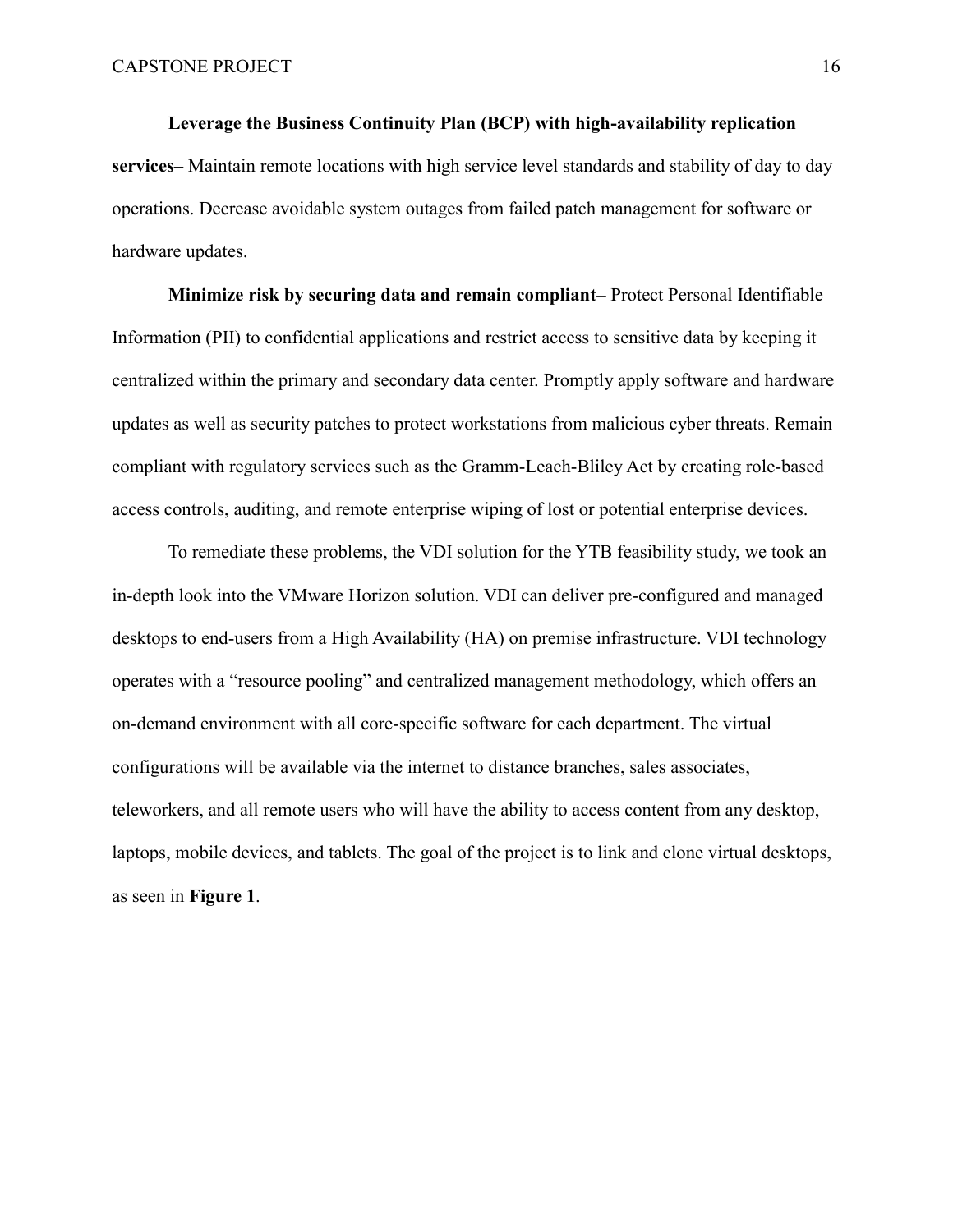

**Figure 1** 

By virtualizing the Retail, Business Services, and Mortgage Originator environments into a virtual clone and linked model has many advantages and opportunities when available. From an information technology point of view, VDI is a simple solution to administer, manage, and maintain a vast amount of workstations. The ability to rollout a large quantity of Windows Operating Systems (OS) to hundreds of virtual desktops from a sole primary image makes IT administration easy. IT System Administrators has the ability to limit end-users to particular workstation groups and assigns applications to that group based upon their pre-configured profile. System Administrators can push applications with a single click to the end-users via virtual workstation pools. This process will help control software licensing fees as well as reducing overall storage costs. The process of cloning virtual workstations makes it very resilient to network outages as any critical error in the operating system can be easily resolved by refreshing or reinstalling the software of a physical workstation.

Cloning virtual computers makes it easy for end user data to travel with them as they authenticate into various workstations and therefore allowing enhanced performance and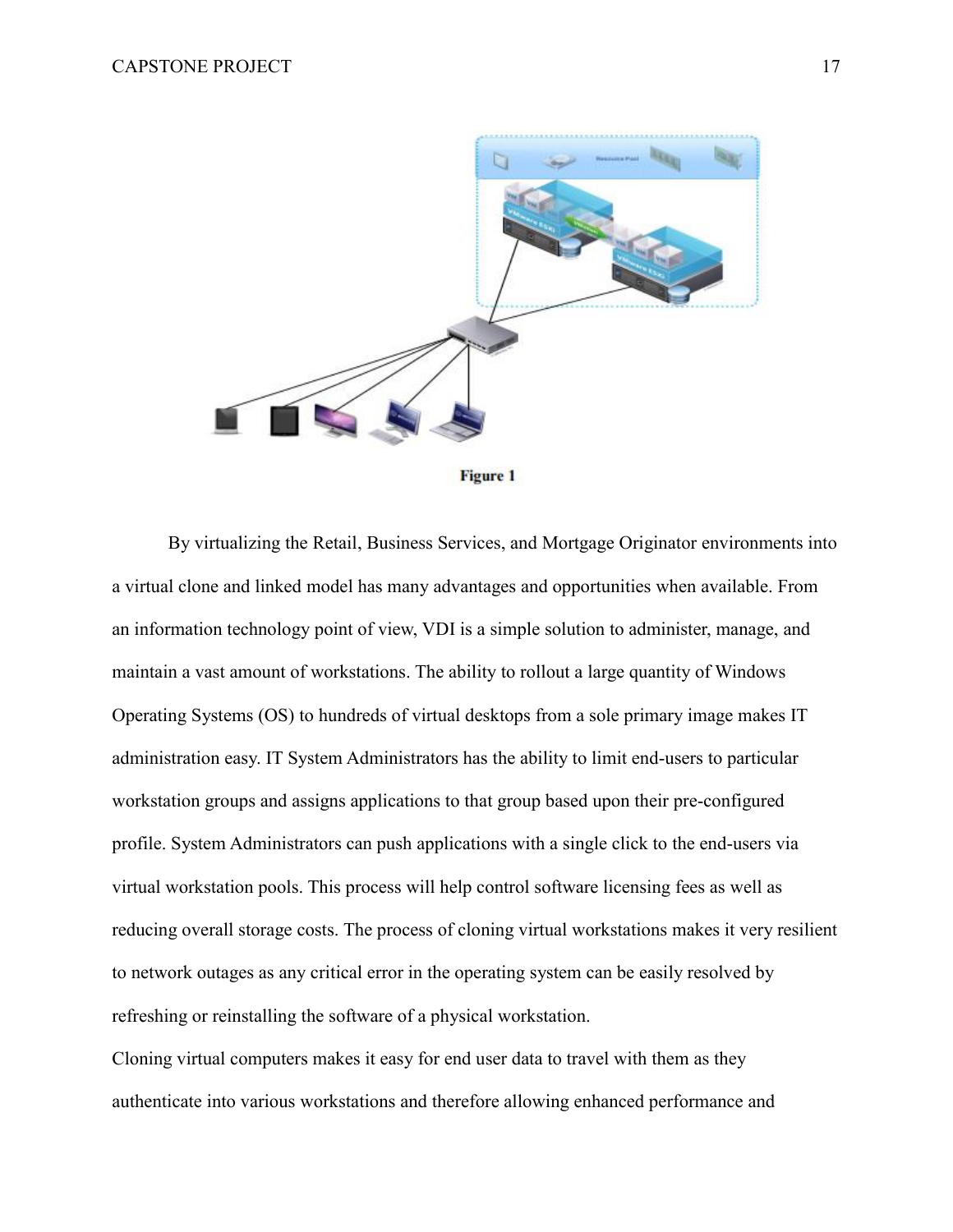roaming profiles for roaming tellers. Additionally, IT administrators can simplify patch management process with a primary image that pushes all patches to the entire workstation pool. YTB's VDI solution supports a Bring Your Own Device (BYOD) framework. End-users have the ability to use the VDI client from a variety of electronic devices including outdated laptops, desktops, tablets, and mobile devices from anywhere around the world wide web. Distance sales associates will have access to a complete functioning desktop session along with their primary use software to complete their workload and perform sales presentation from their own home. Possessing the ability for this highly accessible infrastructure is perfect for any employee that requires access to multiple branch locations.

### **Considerations and Achievements**

<span id="page-17-0"></span>To better comprehend the benefits of a VDI implementation a Proof of Concept (POC) organized to display its benefits. The POC was used as a framework for an environment that could be sized to meet the bank's goal of connecting up to two hundred remote end-users. The POC possessed deliverables such as the cloned workstations theory, seamless streaming of core application, and VPN remote access. After the execution of the POC a cost benefit analysis (COB) was gathered along with recommendations to highlight the differences between the POC and a full design supporting two hundred end-users.

The following deliverables were created to represent strategic milestones for the project. The finalized POC should present valuable awareness to the bank in following a VDI execution. The list below specifies the information and functions that will be implemented during the project's life cycle.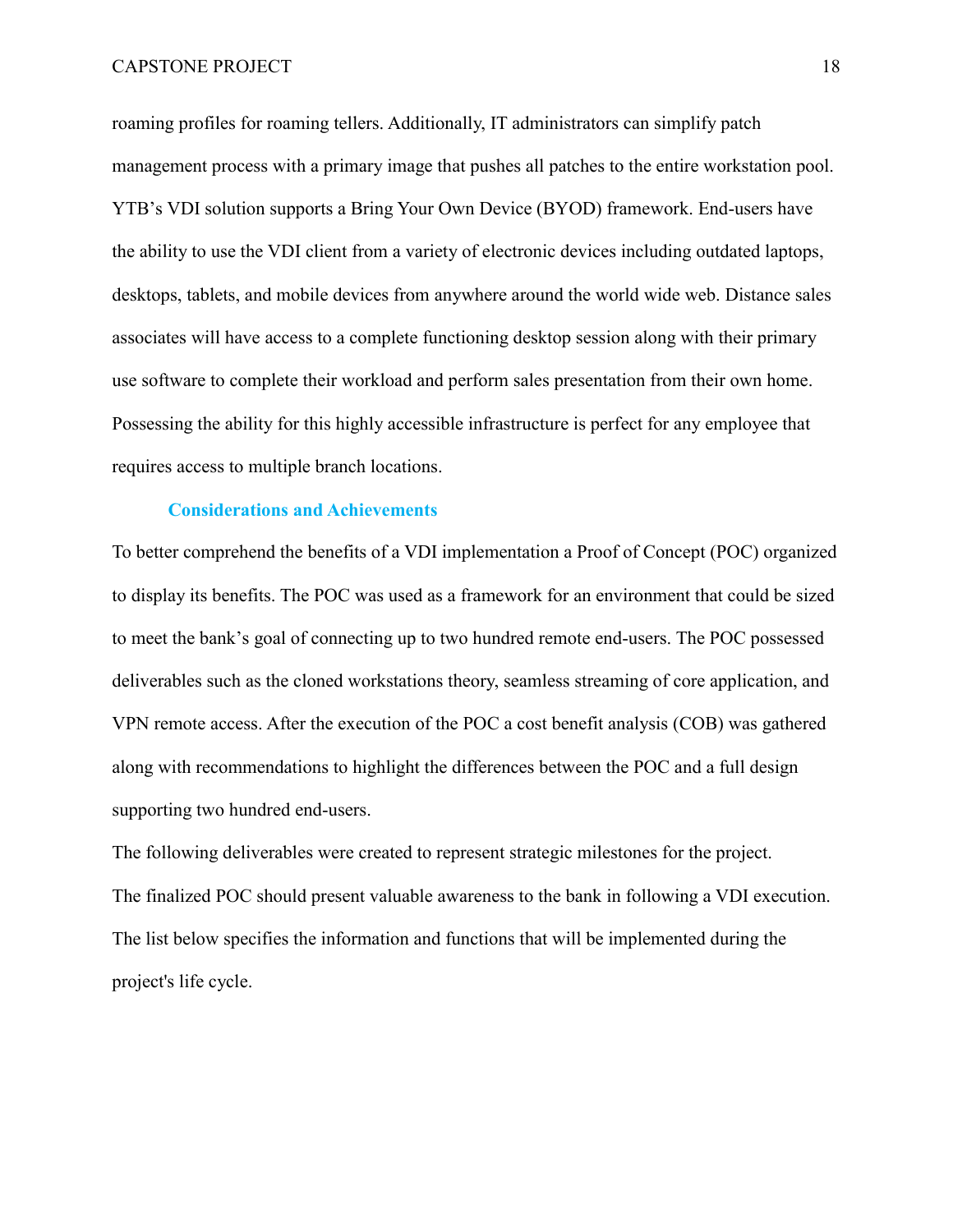**Physical Prototype** – To meet the POC requirements, two physical servers were configured along with our current network infrastructure that was necessary for deployment. Jointly, the said infrastructure will serve as the POC for all testing and exploration.

**Cloned-Linked Model** – Desktop workstations must be in a cloned environment to simplify the management for all desktops. This option allows the entire workstation fleet to be deployed off one primary image for which it can be easily patched or upgraded with a single click.

**Application Deployment**– Bank applications will get pushed to desktop fleets via a streaming application tool when needed. This method will be put into practice to reduce application overhead on computers and end-user performance that does not require specific applications. Additionally, this maximizes storage capacity control and reduce the financial burden on storage hardware.



**Remote Access Capability** – Bank employees must be able to access the test environment from off the production network and remote in from any location.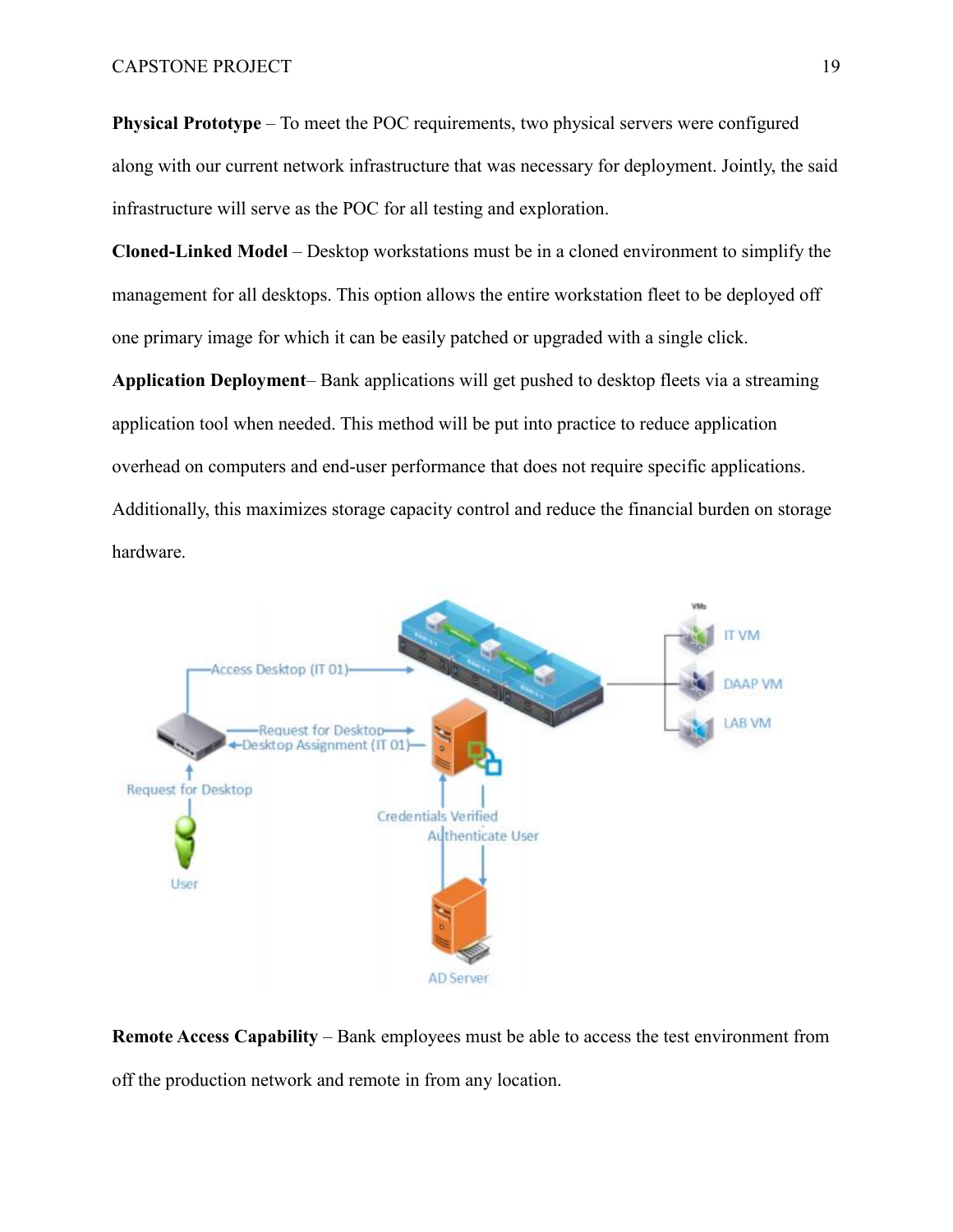Figure 2 illustrates the workflow diagram that bank employees would do while authenticating outside the bank's internal network. The primary connection would authenticate through the VDI Security Server, into the ticketing Server, authenticating against the authenticating server (AD), and then into the virtual workstation fleet. Once the employee is authenticated into a chosen workstation fleet, the application will be pushed directly to the employee's client machine.

**Cost-Benefit Analysis** – Utilizing the data gathered from the POC combined with external research, successfully showed the cost efficiency of a VDI infrastructure over other standardized network computing.

### *Applying VDI to the right profiles.*

Having the ability to knowing how VDI works and how to implement it successfully is essential. In the POC, VDI provides significant advantages and can have positive outcomes. The end-user typically does not care about the workstation set-up; instead, an adequately configured VDI solution is about distributing core applications to the end-users. This idea is pivotal to VDI's continuing success. A successful VDI solution should always focus on delivering core applications and services to its end-users.

#### *Profile One: Standardized shared workstations*

If there is not a need to personalize individual workstations, VDI is the best solution. Some Financial organizations have a majority of their employees using standardized desktops, and sometimes the end-user will share those desktops with others across various branches and or shifts. Employees working in call centers, bank teller workstations, and sales teams are examples of these shared workstations. Such desktops are seldom configured to allow the end-user to personalize their profile. Security configurations only allow the end-user to work out an application and services specific to their role and job functions. This example establishes the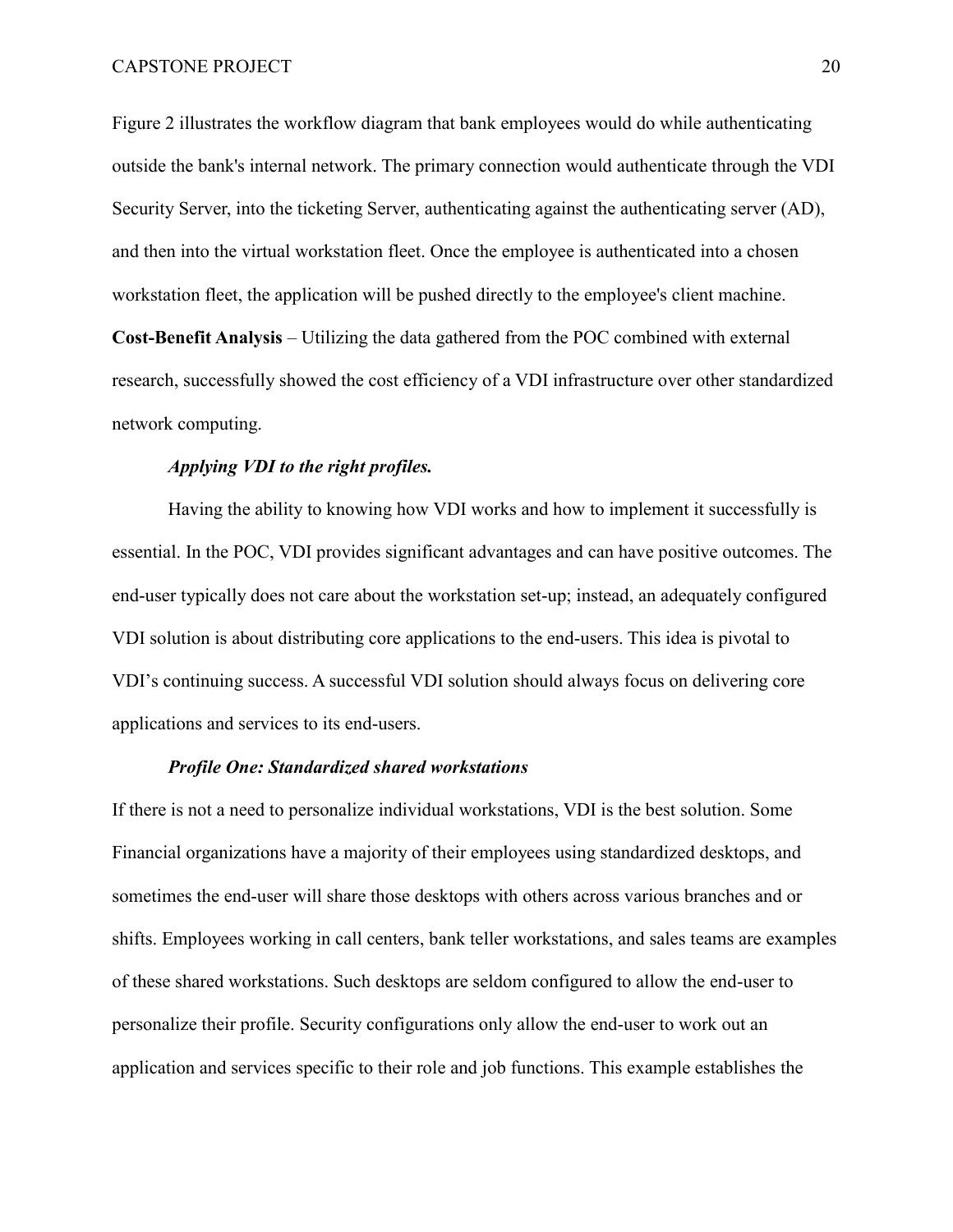need for a VDI solution. When personalizing a desktop to a specific user is not a concern, many of VDI's benefits become relevant.

### *Profile Two: Enhanced data security*

Protecting data security requires high costs to recover essential functionalities. Regulatory and compliance laws applied to the financial industry can create technical computing challenges and the impact of data compromise or confidential exposure. Past experiences for information technology departments in financial industries have forced them into strict practices to ensure data security controls. As an example, to control exposure to confidential data, some institutions will enforce policies that physically block or disable the ability to use USB ports. Enabling this practice minimizes the risk of confidential data being exposed; on the other hand, this comes at the cost of more significant operational problems. VDI cannot be physically stolen; VDI cannot be left unattended and potentially compromised.

Many information technology departments must then choose to procure software that manages what USB port the end-user can use and then monitor their activity, which can be rather expensive. VDI solves this issue by moving the physical desktop out of the tangible reach of its user. VDI creates a simple solution to not expose USB ports without impacting administrators to effectively perform their daily tasks.

### *Profile Three: Remote offices and Telecommuting workers*

Remote offices and telecommuting workers present a high risk for not only securityrelated issues but also undergo performance issues. Moreover, the financial industry is presented with a challenge by the regulatory and compliance realities for those employees that are in remote offices and telework from home. These employees generally rely on their internet service provider's (ISP) wide-area network (WAN) and a virtual private network (VPN) connection to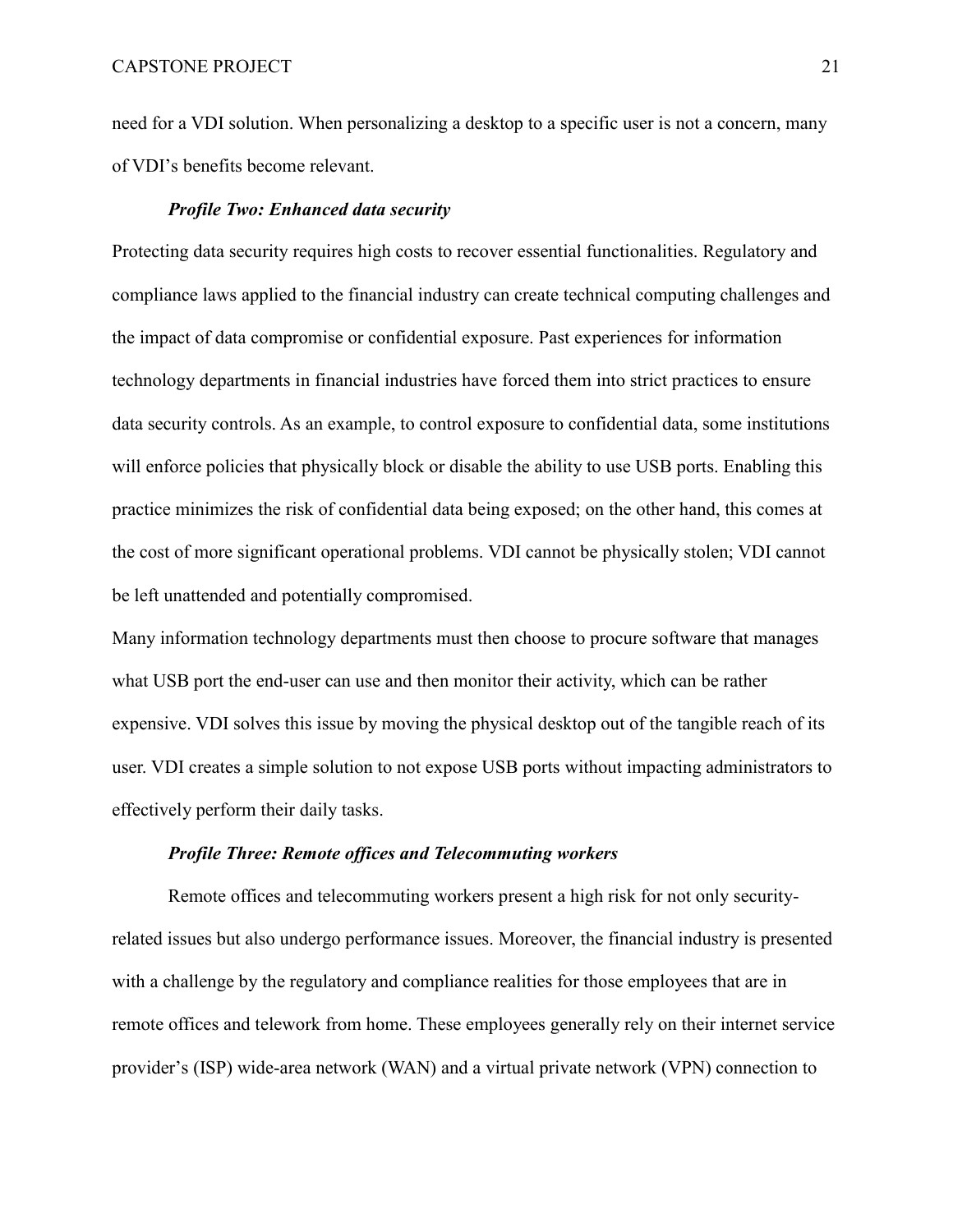the primary datacenter. In addition, their computers operate applications that are installed locally on those devices. These said employees frequently work in environments that are typically not secure or have minimal security controls, which creates possible security threats leading to highrisk security-related incidents such as theft and exposed data. Additionally, remote employees are often subject to minor oversight and observation to lessen security controls, thus allowing malicious activities or collusion. Internet connectivity can also be a challenge. Many remote employees and remote offices are displeased with application performance and productivity because their applications must access data or databases across slow WAN and VPN connections. Investing to increase speed for each remote office can be costly. Utilizing a VDI solution can enhance the application, bandwidth, and security performance. Shifting to a delivery format of application services through VDI can alleviate these problems. Remote employees who work on virtual workstations can see an improvement in application performance simply because their primary applications are not physically installed on their desktop computer or laptop. The bandwidth required to deliver the virtual desktop's view of those applications is generated from the primary datacenter. Today's logical technology protocols have advanced over the years to generate a more significant performance experience, even over low-bandwidth and slower connections.

### *Profile Four: Bring Your Own Device (BYOD)*

VDI also reduces the strain on information technology departments by permitting BYOD configurations, reducing overhead and added expenses. Today, some information technology departments enforce stringent standards on end-user hardware, often requiring specific hardware configurations to meet certain software criteria' needs. These requirements are essential so that the information technology department can support the device on the network. As a result, these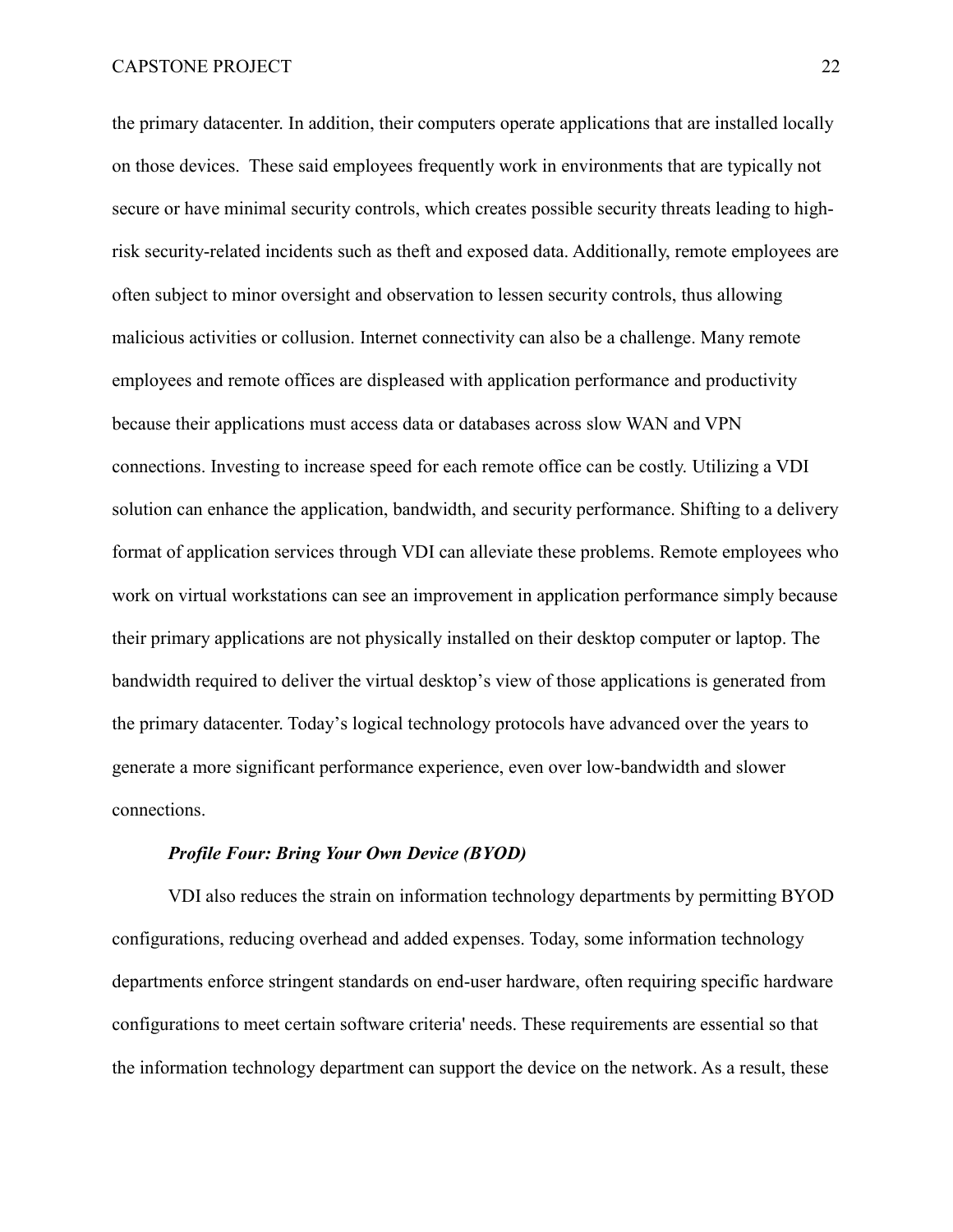requirements conflict with the user's mobility and other computing demands. The end-user may prefer comfort to use a more familiar device such as tablets or a different OS like iOS, Android, or Windows. With adequately configured VDI solutions, the type of hardware used for production becomes irrelevant.

### <span id="page-22-0"></span>**Financial Impact**

Virtualizing business operations and evaluating the TCO and ROI as we take a holistic view of all costs that go into supporting and maintaining the purchase over time. Banks that take this approach to their technology investments will have an increased advantage comprehending the entire picture as well as revealing other areas where new processes, efficiencies and improvements can be made. An essential component of this analysis is quantifying the financial impact when creating an estimated TCO for desktops and the organization's needs. The first process was to document the bank's gap by evaluating its current and future state. There are many moving parts to this analysis, including the existing operational costs, assessing the highest and optimal use of current technology assets, which helps create a baseline that can be later used to assess the TCO.

The first process in assessing the financial impact is to holistically understand and correctly identify the annual cost to operate technology and support throughout the bank. The information collected was from annual budget reports distributed by the bank's Finance and IT Department and is provided below: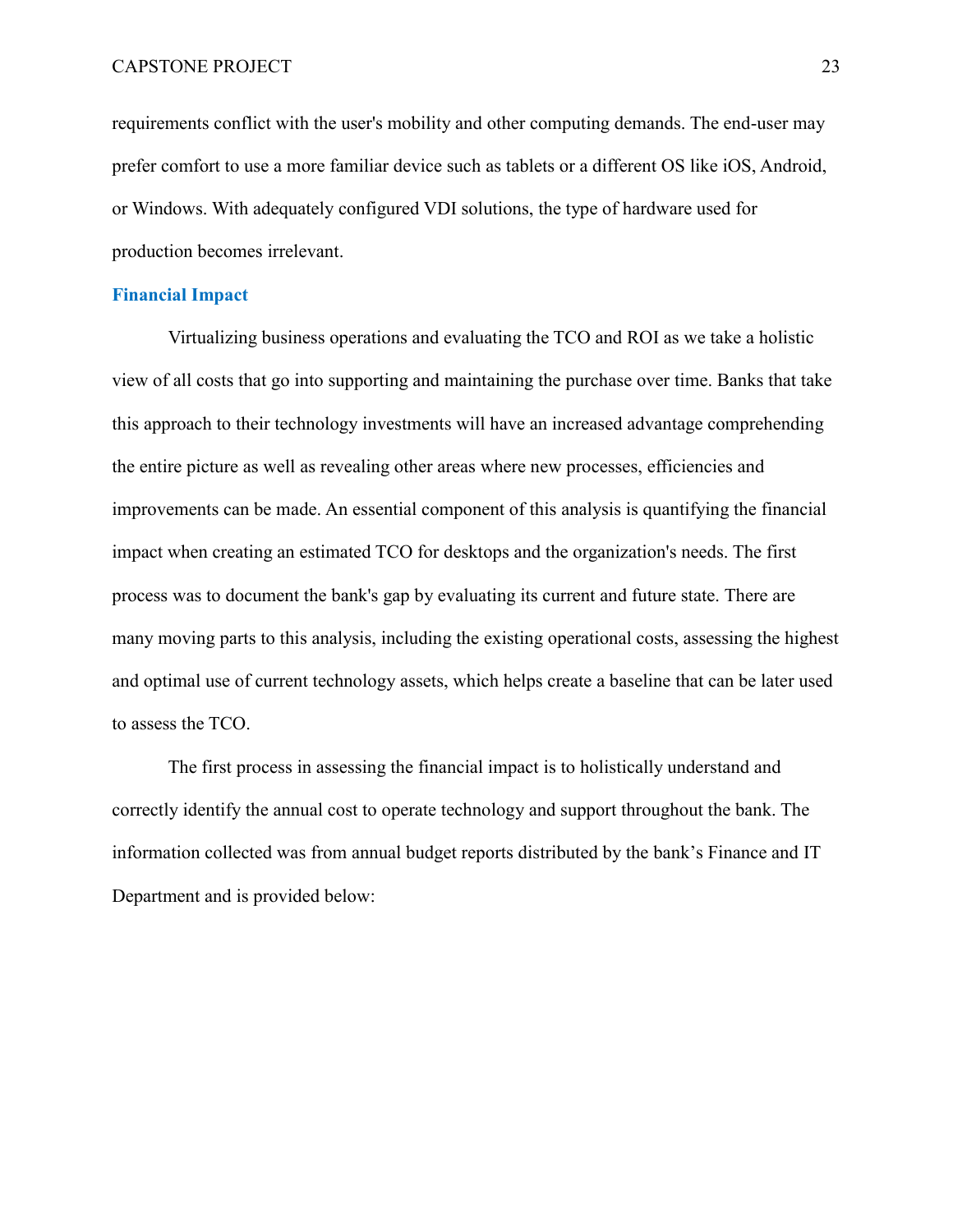| Savings category                                                                                                              |  |  |  |  |  |
|-------------------------------------------------------------------------------------------------------------------------------|--|--|--|--|--|
| PC costs going to thin/zero client (thin/zero clients cost approx. 1/3 of a typical desktop)                                  |  |  |  |  |  |
| Increased Productivity (can work any where, any time, on any device) (employees working more due to access to work via VDI)   |  |  |  |  |  |
| Security (data stays in the Data Center, eliminates VPN which could allow hackers access the entire environment)              |  |  |  |  |  |
| Energy Savings (less energy used at an office since less employees working in the office)                                     |  |  |  |  |  |
| Centralized Administration - IT staff workload (less IT operations with minimal deskside visits, seamless patching, upgrades, |  |  |  |  |  |
| eliminates imaging/reimaging of physcial desktops)                                                                            |  |  |  |  |  |
| Physical computer/laptop theft (more security from stolen devices)                                                            |  |  |  |  |  |
| HR onboarding and offboarding (company issued or BYOD eliminates imaging/reimaging of physcial desktops)                      |  |  |  |  |  |
| Commercial Realestate (workspace savings)                                                                                     |  |  |  |  |  |
|                                                                                                                               |  |  |  |  |  |

## **Creating TCO Baseline**

## <span id="page-23-0"></span>*Number of Users*

Knowing the number of users is the first step when creating a baseline. It is the most uncomplicated number required when valuing the amount that needs to be procured on desktops. The fundamental question is: How many desktops will the bank need?

For some banks, it is a 1:1 ratio; one desktop per employee, which is the proper fit for those employees that require continuous access (i.e., working "off-hours") or the ability to personalize their desktops or save files to the desktops.

Some financial institutions may find that roaming desktops are a better option. Roaming desktops work best for banks that have a rotating shift model. Instead of one dedicated desktop per employee, which goes unused when the employee is not on their shift, the bank has just enough desktops to cover that shift.

When calculating the number of desktops, there should be an inclusion of scaling (i.e., new employees or temps). If that number fluctuates, then create separate data points to work with when calculating the TCO: The minimum number of employees the IT department must continually support and a maximum amount of projected employees.

## **Devices Currently Supported**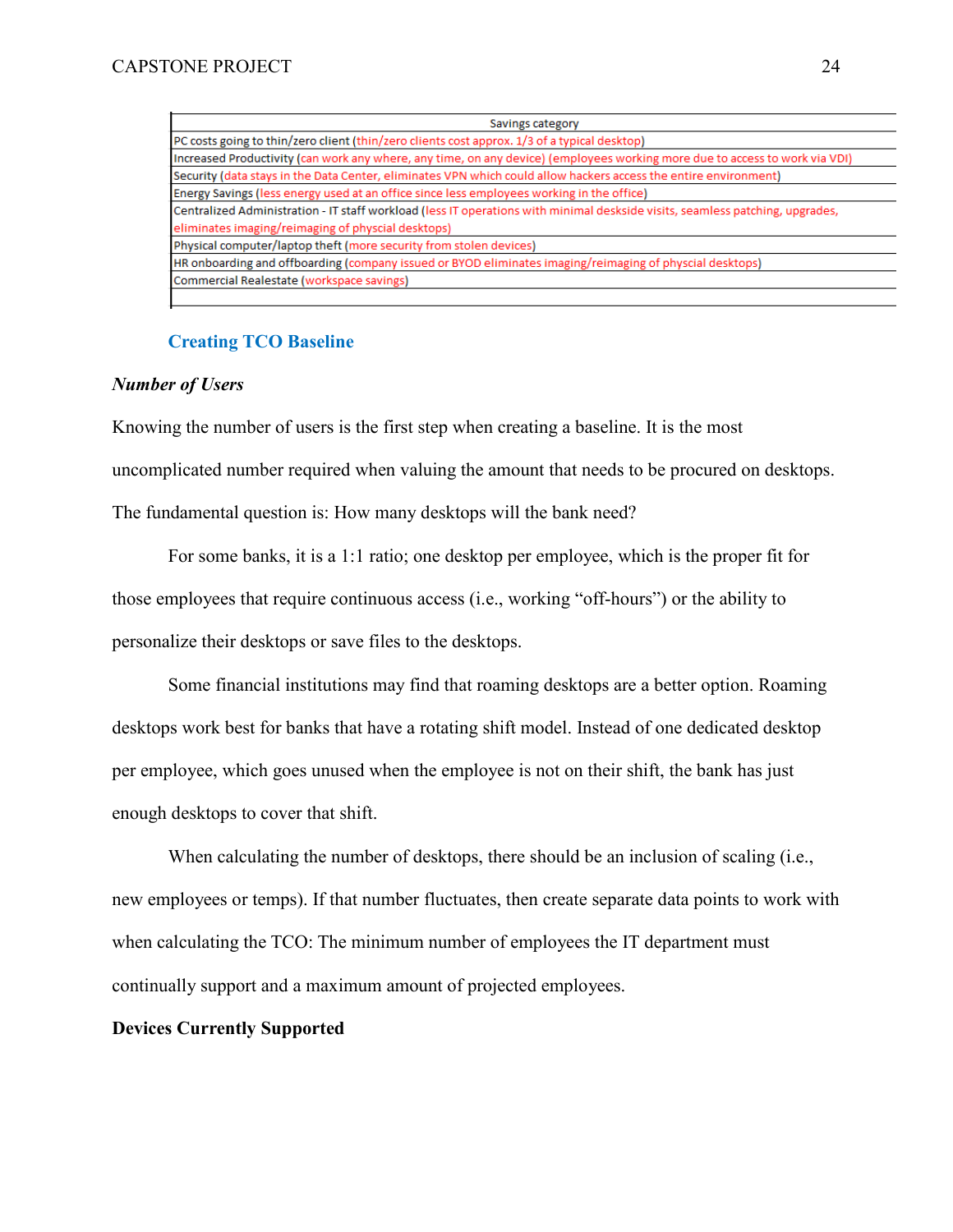Knowing which devices on the bank's network are presently supported is vital to obtaining an accurate budget forecast. Most-likely is, these devices will continue to be maintained and ultimately switched out. The bank will have to evaluate a new desktop strategy that will require a direct shift in what devices will be supported. Any related expenses stemming from that transition must be factored into the TCO. This approach can potentially have a positive outcome on TCO if the bank no longer requires to support costly devices.

Knowing the current state of the bank's devices provides a solid baseline of the level and existing costs to what is currently being supported and then expanded. This is important if the bank compares a possible conversion to the "no change" option and if the bank wants an understanding of VDI's TCO.

The most common devices supported include:

- Desktops
- Laptops
- Thin client computers
- Thick client computers (existing hardware)
- Bring Your Own Device (BYOD)
- Mobile devices (smartphones, tablets, etc.)

### **Lifespan per Device**

If the bank presently decommissions these devices, they must have documentation that specifies these technologies' typical lifecycle. Compared to a desktop, a laptop's average lifespan is short and should not count as a one-time cost. Therefore, having an expectation for its lifecycle and calculating its replacement costs should be included in the TCO. Similarly, the lifecycle and replacement cost for thick and thin clients should be used in a VDI development.

### **What devices should be included to support?**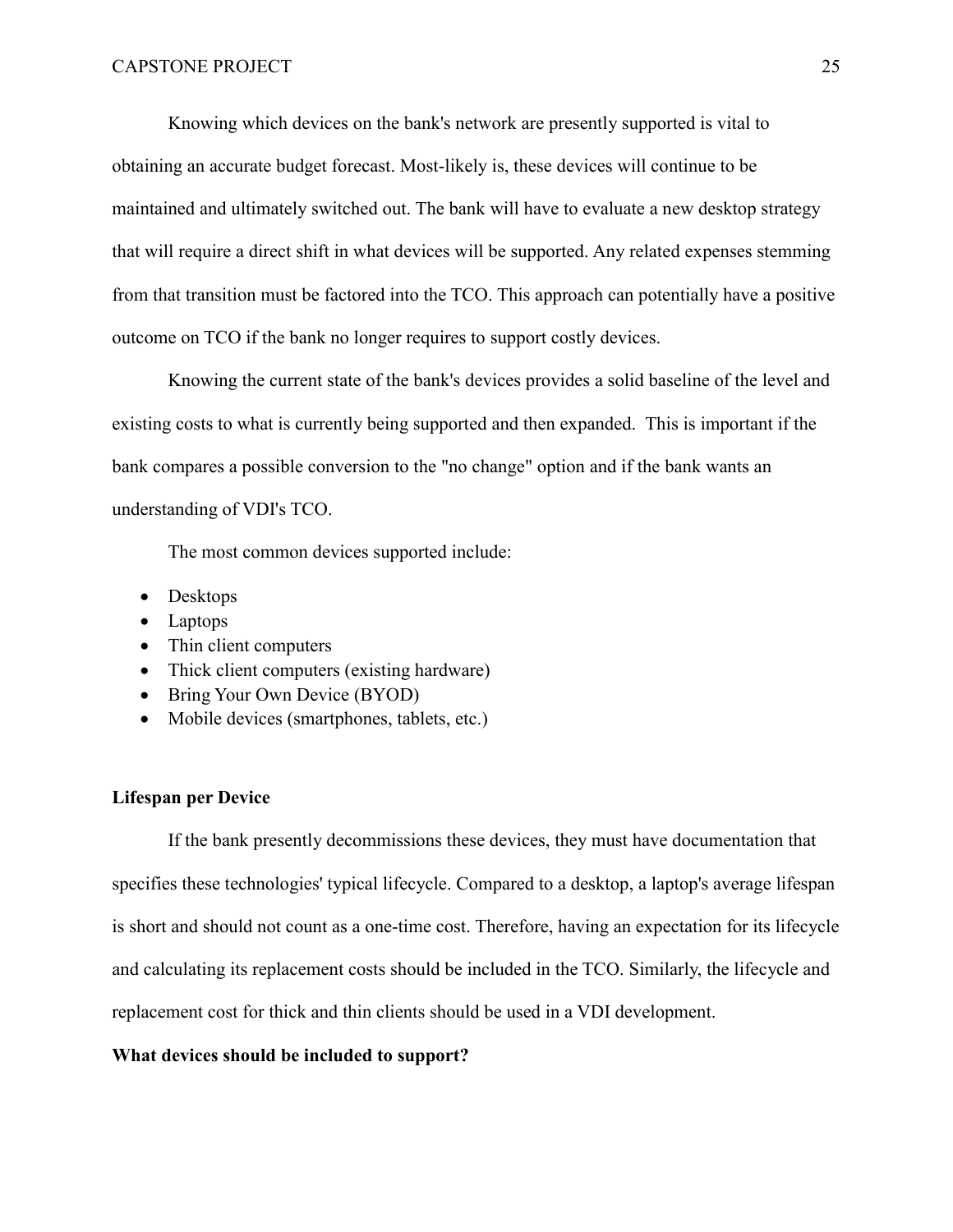Different than what devices are presently supported, this is an essential future-minded question. Replacing end-user hardware and data center infrastructure is not a cheap or straightforward task. If the bank has plans to implement new devices, it will need to be considered now. This strategy most likely needs the involvement of the bank executive leadership team. Undeniably the information technology department will have a firm understanding of what devices are presently supported; however, they may not have direct awareness of the banks' three to five-year goal to implement a VDI solution.

### **Calculating TCO**

<span id="page-25-0"></span>Having a baseline in place that highlights what is presently supported and the bank's strategic roadmap, it is best to start the cost calculations at this point. The VDI forecast was created by collecting the information mentioned above with the information highlighted below. Now that the devices are identified as to which are supported and their average lifecycle, we can then calculate the cost of procuring and replacing those devices.

To aid this task for each type of device supported, the following was used:

- Average purchase cost per device (including maintenance and support services)
	- cost per non-VDI desktop
	- cost per non VDI laptop/tablet
	- $\bullet$  cost per thin & thick client
- Annual device cost (average cost divided by the number of years in the projected lifecycle)
	- desktops
	- **Laptops**
	- Thin & Thick client
- The aggregate number of end-users per device
	- desktops
	- Laptops
	- $\blacksquare$  Thin & Thick client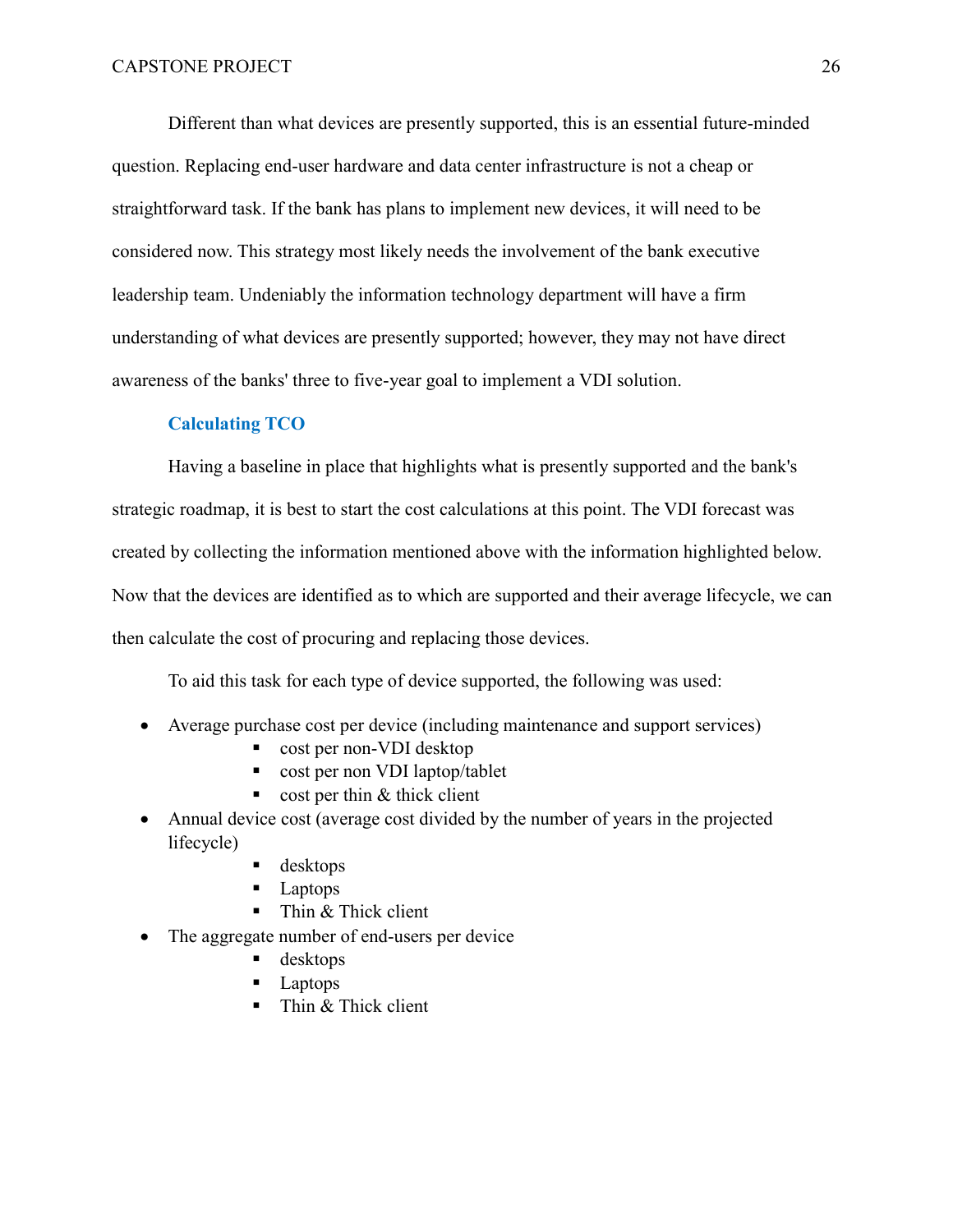When projecting device costs, it is good practice to consider the replacement costs for the

present desktop management and estimated costs associated with the bank's growth or device replacement process.

A few primary factors to include are:

- Number of devices replaced on a monthly and yearly basis
- Expected annual net growth (new devices subtracting projected employee turnover)
- Projected device replacement and related scope and costs

When creating the TCO calculations, it is pivotal to understand the cost for current and

future state costs based on demands. The future device costs may differ when comparing traditional desktop solutions versus VDI solutions, which will significantly decrease device costs by extending the life of existing devices currently in use. Additionally, if the bank decides to move more to a BYOD model. This variance will have a significant effect on the overall TCO.

| York Tradition's Bank - Savings of a VDI solution                                                                             |                   |                   |                |              |  |  |  |  |
|-------------------------------------------------------------------------------------------------------------------------------|-------------------|-------------------|----------------|--------------|--|--|--|--|
|                                                                                                                               |                   |                   |                |              |  |  |  |  |
| Savings category                                                                                                              | Year <sub>1</sub> | Year <sub>2</sub> | Year 3         | Total        |  |  |  |  |
| PC costs going to thin/zero client (thin/zero clients cost approx. 1/3 of a typical desktop)                                  | \$20,000.00       | \$20,000.00       | \$20,000.00    | \$60,000.00  |  |  |  |  |
| Increased Productivity (can work any where, any time, on any device) (employees working more due to access to work via VDI)   | \$50,000.00       | \$50,000.00       | \$50,000.00    | \$150,000.00 |  |  |  |  |
| Security (data stays in the Data Center, eliminates VPN which could allow hackers access the entire environment)              | \$100,000.00      | \$100,000.00      | \$100,000.00   | \$300,000.00 |  |  |  |  |
| Energy Savings (less energy used at an office since less employees working in the office)                                     | \$5,000.00        | \$5,000.00        | -S<br>5,000.00 | \$15,000.00  |  |  |  |  |
| Centralized Administration - IT staff workload (less IT operations with minimal deskside visits, seamless patching, upgrades, |                   |                   |                |              |  |  |  |  |
| eliminates imaging/reimaging of physcial desktops)                                                                            | \$25,000.00       | \$25,000.00       | \$25,000.00    | \$75,000.00  |  |  |  |  |
| Physical computer/laptop theft (more security from stolen devices)                                                            | \$25,000.00       | \$25,000.00       | \$25,000.00    | \$75,000.00  |  |  |  |  |
| HR onboarding and offboarding (company issued or BYOD eliminates imaging/reimaging of physcial desktops)                      | \$15,000.00       | \$15,000.00       | \$15,000.00    | \$45,000.00  |  |  |  |  |
| Commercial Realestate (workspace savings)                                                                                     |                   |                   |                | s            |  |  |  |  |
|                                                                                                                               |                   |                   |                |              |  |  |  |  |
|                                                                                                                               |                   |                   |                |              |  |  |  |  |
| <b>Total</b>                                                                                                                  | \$240,000.00      | \$240,000.00      | \$240,000.00   | \$720,000.00 |  |  |  |  |
| <b>Cost of VDI Solution</b>                                                                                                   |                   |                   |                | \$169,942.46 |  |  |  |  |
| <b>Total Savings of York's VDI Solution</b>                                                                                   |                   |                   |                | \$550,057.54 |  |  |  |  |
| <b>ROI</b>                                                                                                                    |                   |                   |                | 75.70%       |  |  |  |  |

# <span id="page-26-0"></span>**Non-Financial Impact**

There are some non-financial impacts that will need to be analyzed and considered in this

assessment. These details are factored below that can be a potential risk or decrease the VDI

strategy's efficiency, including strategies to mitigate or lessen these risks.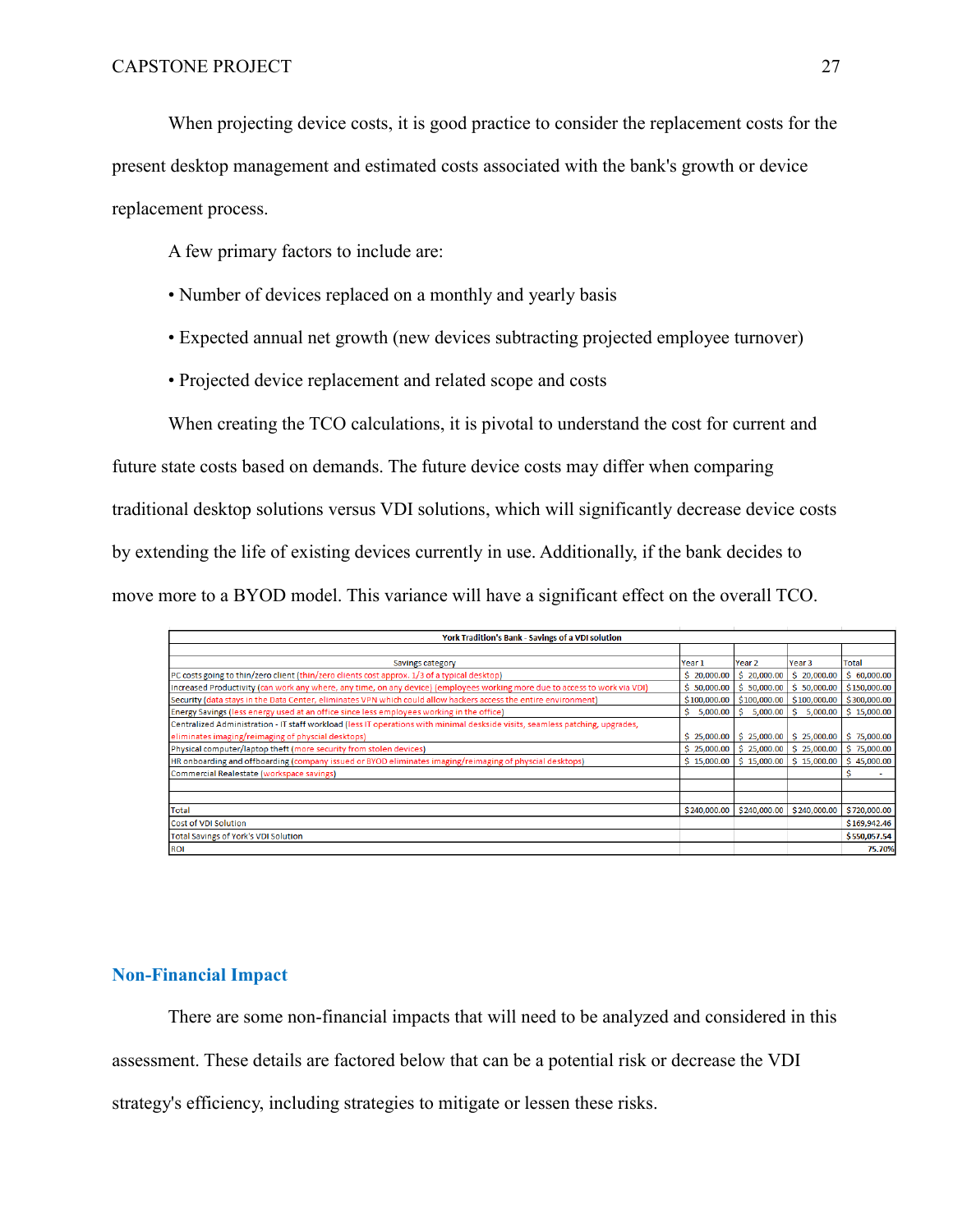Banks that adopt virtualized and remote infrastructures can expect significant cost savings by having employees either BYOD or the business repurpose old equipment. These cost savings can be shifted for banks to invest significantly in their network to deliver a reliable experience, expand storage capacity, and computing power to process video and data.

Virtual banking services are rapidly becoming popular, especially in this new Pandemic era when businesses utilize the Internet and online video capabilities have become more accessible to a larger audience. As today's customers gravitate online, the traditional brick-andmortar banks will have to reevaluate their strategies, including their internal workforce.

Some of these risks are intangible but could impact the bank's decision and future solutions, as previously noted.

#### <span id="page-27-0"></span>**Conclusion**

This feasibility study for VDI contains several factors for consideration all of which produce either a promising valuation or stratgey that can be used to mitigate the inherent risk in the decision to purchase a VDI environment and re-locate operations to a virtual infrastructure. The primary benefit is the favorable financial outcome as the timing is very good to monetize the value of the banks operations as well as its real estate asset for telecommuting. The analysis performed generated an annual cost savings of roughly \$100,000 using what are moderately conservative range of value for the bank. Moreover, the benefits from proper sizing our capacity to current needs and moving to a variable cost model is consistent with present Bank strategy. The non-financial impacts that were evaluated and risk mitigation strategies identified to manage the specified risks to reduce the potential for unintentional consequences. Based upon the outcome of this feasibility analysis, I believe timing is best to move forward with purchasing a VDI environment for the bank. Firstly, it will result in an encouraging financial outcome, but it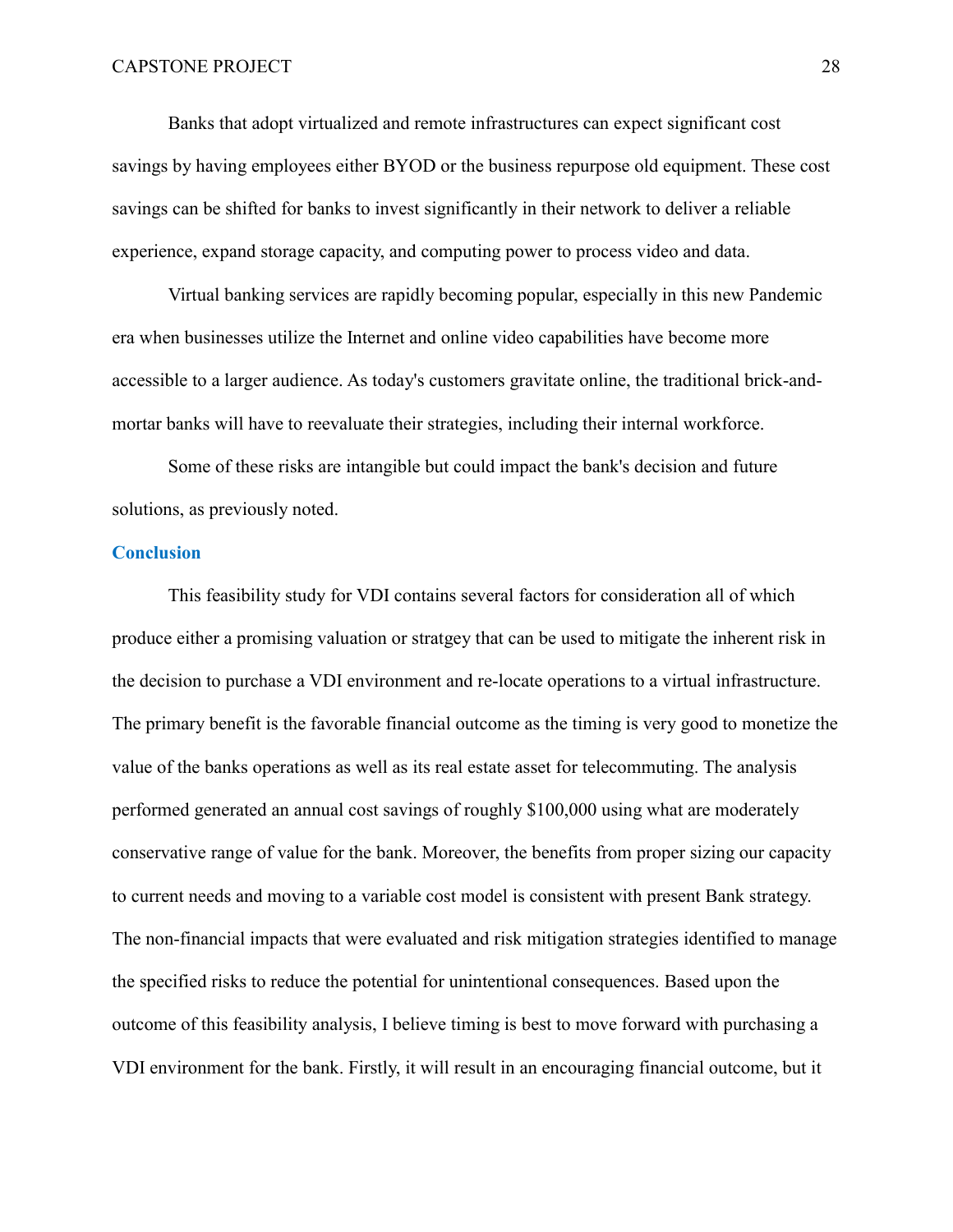also places the Bank in a competitive position to respond to the banking industry's technological changes. Especially in a post Covid-19 world.